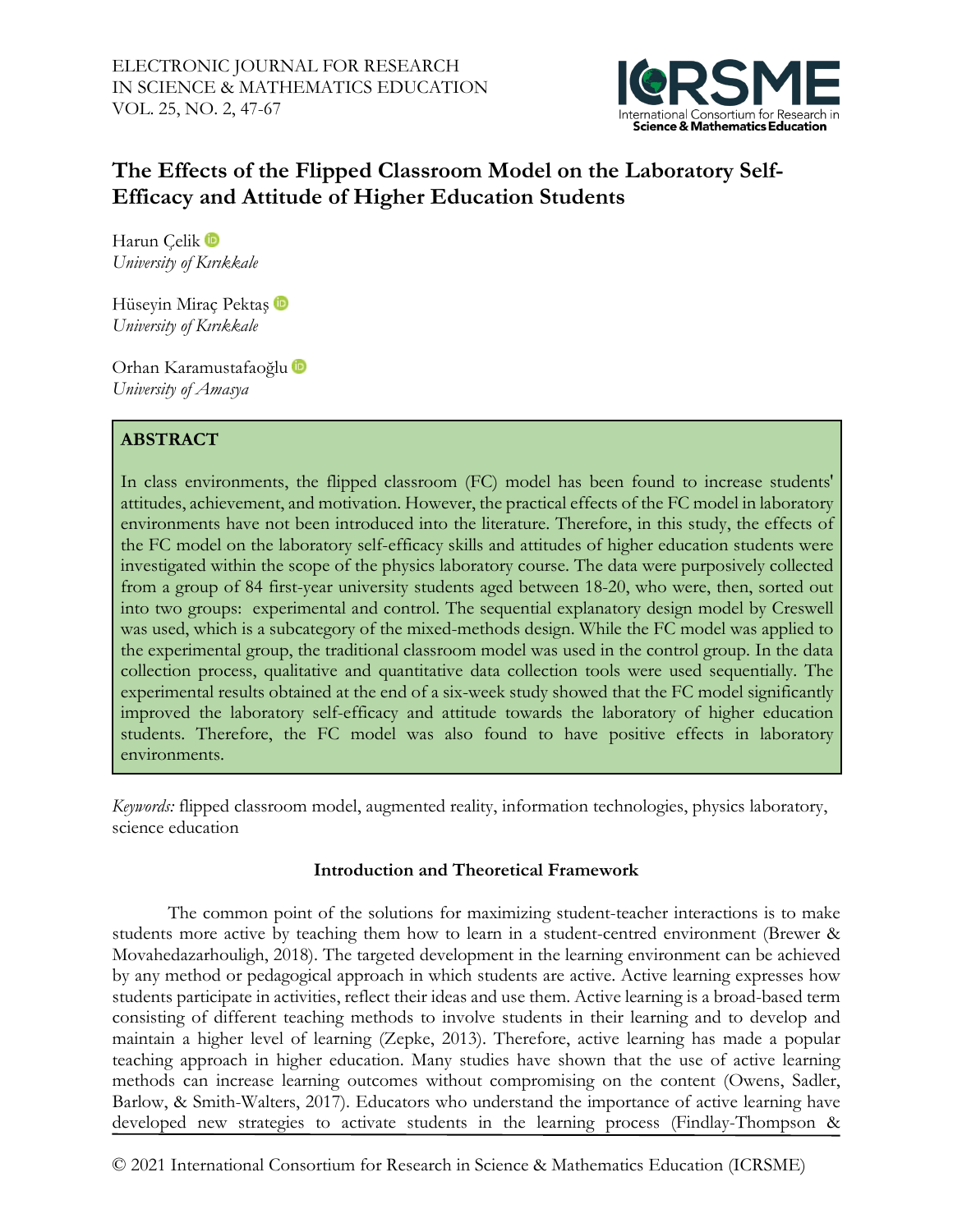Mombourquette, 2014). However, the strategies developed within the scope of active learning limit the amount of time students need to actively use in the classroom. Teachers may not practise enough in their learning environment. Because they devote most of their time not to practising but to teaching theoretical knowledge, students may not be able to communicate with their peers or teachers (King & Newmann, 2001). According to some research, the FC model provides a solution to this problem. Thus, recently, educators have supported the FC model, claiming that students have more opportunities in active learning as this model promotes participation in interactive and high-level activities (Chuang, Weng, & Chen, 2016). The FC model is popular instructional model, in which activities traditionally conducted in the classroom become home activities, and activities normally constituting homework become classroom activities (Bergmann & Sams, 2012; Sohrabi & Iraj, 2016). The FC model based on active learning (Chen, Wang, & Chen, 2014) has recently become one of the most popular technology-based learning models (Jensen, Kummer, & Godoy, 2015). The FC model is seen as an important tool that provides opportunities for students in higher education to learn on their own. In addition, the FC model is widely accepted by educators because it defines the needs and capacities of individuals, offers individualized teaching and provides flexibility on planning the learning, gives homework and adjusts the pace of learning (Davies, Dean, & Ball, 2013). According to all these studies, it can be said that the FC model supports the learning environments as a process that enhances the learning experiences and encourages students to take responsibility in order to develop their learning products.

According to Awidi and Paynter (2019), the FC model can provide cooperation between instructional technologies that support appropriate student behavior and learning, and provide a driving force for students to actively participate in their learning. By encouraging discussion and collaboration, the FC model requires students to learn concepts and ideas through an in-depth study of content in contrast to passive superficial learning (Burke & Fedorek, 2017). Therefore, the use of the FC model in K12 education and higher education has been increasing (Álvarez, 2012). The FC model is defined as an innovative approach in teaching, which has the potential to create active, busy and learning-centred classes (Brewer & Movahedazarhouligh, 2018). The FC model is also called inverted instruction or inverted learning, but these terms refer to the same teaching strategy (Fidalgo-Blanco, Martinez-Nuñez, Borrás-Gene, & Sanchez-Medina, 2017). This model is a special learning type that requires active participation of students in learning activities before and during face-to-face lessons with teachers (Strayer, 2012). At the same time, in the learning environment, this model is a solid pedagogical technique that improves students' comprehension appreciation of the lesson (Samuel, 2019).

#### **FC Model Benefits and Limitations**

There are many benefits resulting from the use of the FC model. It is suitable for all learners because it has positive effects and can focus on all the students (Sams & Bergmann, 2013). Unlike a teacher-centred teaching model based on traditional learning, the FC model has two inverted education stages (Bergmann & Sams, 2012). The first part of the FC model is the planning phase which is the stage before the course. At this stage, students acquire the basic conceptual information with online materials (Bergmann & Sams, 2012; Strayer, 2012), so they often receive most of the information transfer before attending the classroom (Abeysekera & Dawson, 2015). The second part of the FC model is the in-class learning phase. At this stage, there are active learning activities in the classroom environment such as laboratory experiments, interactive lessons and problem solving (Strayer, 2012). Class time is used for active and social learning activities in this method (Abeysekera & Dawson, 2015). In other words, the content presented in the classroom traditionally such as faceto-face learning is given to the student prior to the class as homework (Herreid & Schiller, 2013), and students can access the lessons at their own pace (Moffett, 2015). However, in order to increase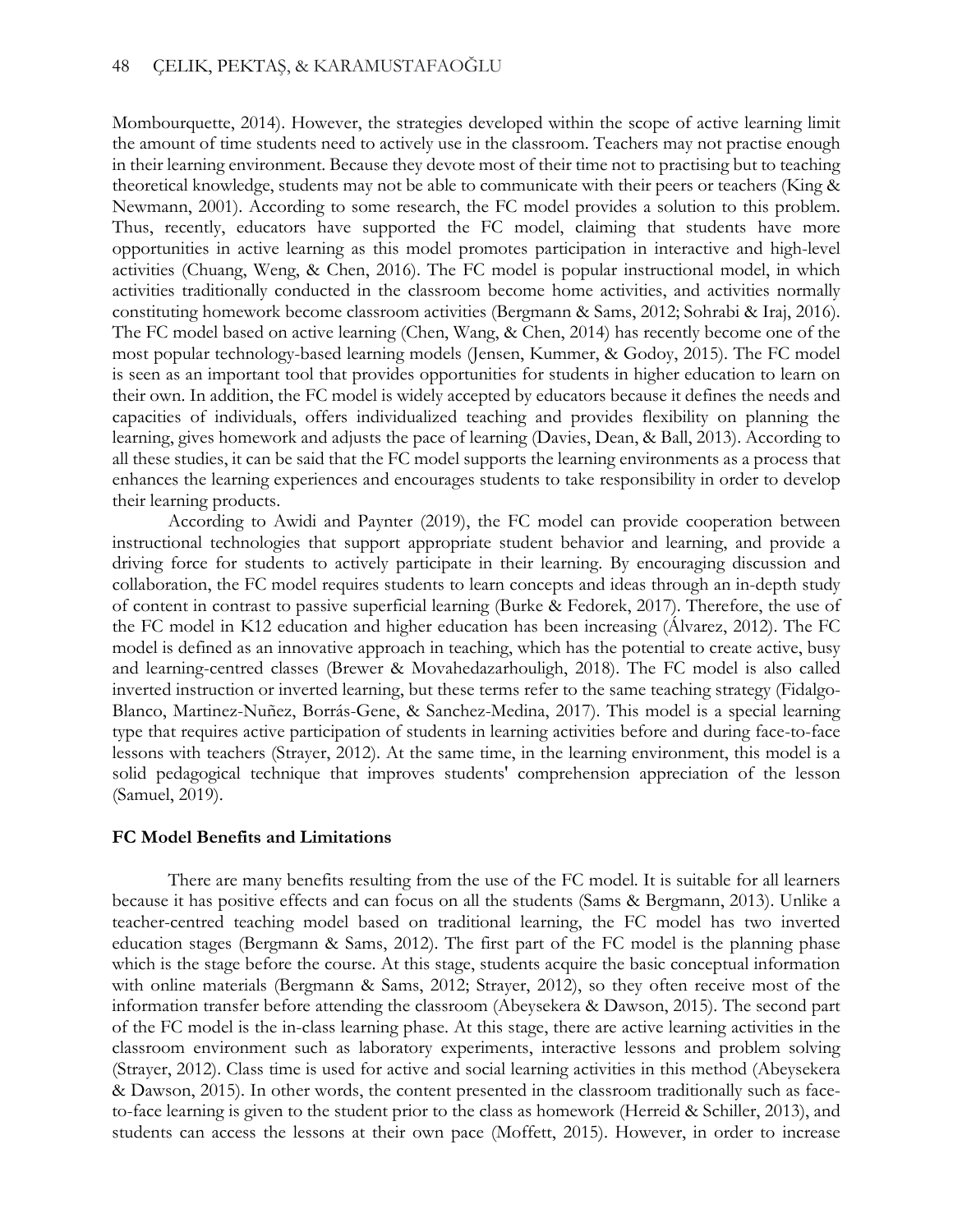student motivation for courses with active learning activities, students should attend face-to-face courses at the preliminary information and preparation level (Hao, 2016) because teachers play a vital role in students' lives and having face-to-face interaction with teachers is an invaluable experience for them (Bergmann & Sams, 2012). Out-of-class learning is flexible in the FC model. Students can match their academic level and individual needs according to their preference, and this matching can take place at any time and in any place (Moffett, 2015). In the FC model, there remains more time for students to apply what they learn, to develop high-level thinking skills, to make classroom discussions, to focus on projects and problem solving (Hwang, Lai, & Wang, 2015). Therefore, this model increases the time spent in the classroom for active learning. Research that takes into account all these situations shows that the FC model positively affects students' learning (Davies et al., 2013; Er, Kopcha, Orey, & Dustman, 2015; Schultz, Duffield, Rasmussen, & Wageman, 2014; Shih, & Tsai, 2017; Strayer, 2012). FC practices show that students' satisfaction and motivation may lead to differentiation or decrease. The basis of this perception is the possibility of decreasing the frequency and willingness of participation in the activities as opposed to the expectations of the students. Therefore, the researchers stated that students were concerned about the resistance to participation in the activities and that this could reduce the efficiency of the FC model (Gençer, 2015; Hao & Lee, 2016; Herreid & Schiller, 2013; Missildine, Fountain, Summers & Gosselin, 2013; Wilson, 2013). If the FC model is used in all courses, this may make it difficult for students to prepare adequately for the courses (Hao, 2016; Wanner & Palmer, 2015). Students may not have the necessary digital skills to manage a technologyintegrated environment (Hao & Lee, 2016).

### **Self-Efficacy and Attitude in Technology-supported Science Laboratories**

The rapid expansion of technology in schools and its integration into teaching have caused the ways for teacher, student and curriculum interaction to be reconstructed. As a result, changes have occurred in learning environments. The constructivist learning environment which adopts studentcentred active learning methods is also integrated with computer-assisted teaching methods (Çelik & Pektaş, 2017). Among these methods, Augmented Reality (AR) applications are the new and popular applications. Research shows that AR applications have gained popularity because of being flexible, easy-to-use, user-friendly and low-cost when supported by mobile learning (Jones & Jo, 2004). Wearable technologies can be used to integrate multimedia tools such as video, audio and graphics into learning environments (Churchill & Hedberg, 2008). As a result of its integration into written materials, learners can establish a connection between these tools; thus, learning can result in meaningful and profound (Burden & Kearney, 2016). The applications which are evaluated within the methods known as mobile learning are evaluated as the applications of Quick Response (QR) code in education (Chen, Chang, & Wang, 2008). The environments where cooperative learning is best practiced are experimental study environments in science and technology laboratories.

Combining technology with physics laboratories provides a different experience for students. This experience is an opportunity to provide an alternative to difficult-to-reach, expensive, dangerous and complex experiments (Akçayır, Akçayır, Pektaş, & Ocak, 2016). Computer technology supported by Internet applications and multimedia is used in educational activities to increase learners' motivation and learning towards physics. Students prefer to use web pages, interactive video features and recorded videos outside the classroom to support learning due to technological advances, while in the classroom they prefer to take responsibility in active learning activities such as discussion, problem solving and group work. Hence, it can be said that FC practices are the best models that can be used in laboratory courses, which can move the student's attitude with video and various animations to the upper level, and enable them to develop laboratory self-efficacy. Self-efficacy is defined as people's beliefs in their ability to achieve a certain level of performance (Bandura, 1994). Teaching strategies focusing on providing students with opportunities for performance are well aligned with the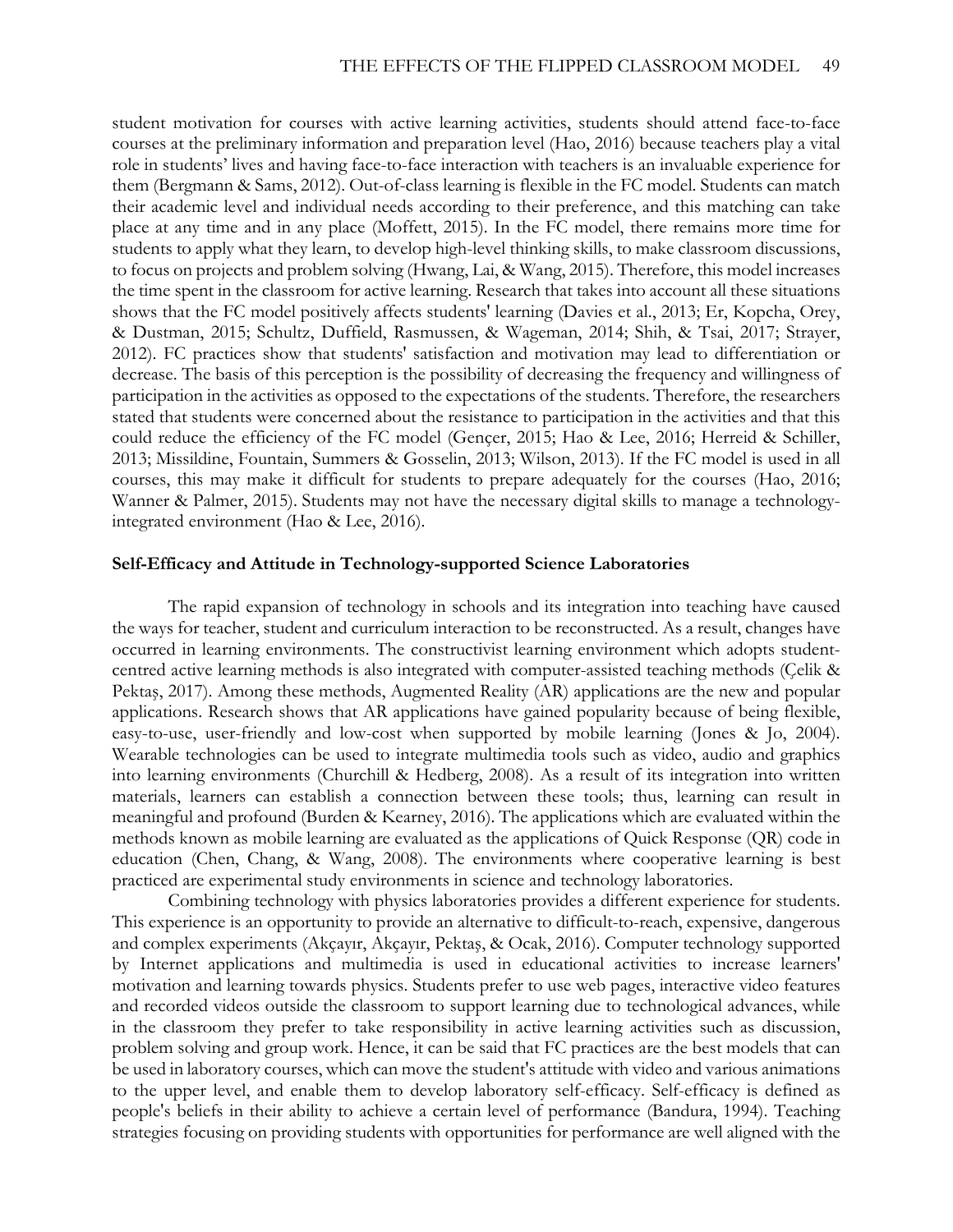emphasis on active achievement (actual performance gained through direct experience) as the most effective source of the knowledge of self-efficacy (Bandura, 1977). The self-efficacy component of the social-cognitive theory by Bandura is critical for academic achievement, motivation and learning, and often reviewed in academic studies (Pajares, 1996)**.** The majority of the studies supporting this view found positive relationships between self-efficacy and performance and attitudes (Sitzmann & Yeo, 2013). This relationship can be explained by the effect of having a high level of self-efficacy belief as well as many other factors in students' performance. Therefore, it is important to consider the necessity of high self-efficacy beliefs as well as a positive attitude towards active learning in the laboratory environment in order for the students to perform laboratory activities effectively and successfully.

#### **Purpose Statement**

Studies in the literature focusing on using the FC model in physics teaching (Aşıksoy & Özdamlı, 2016; Akı & Gürel, 2017; Deslauriers, Schelew, & Wieman, 2011; Gómez-Tejedor et al., 2020) are very few. In addition, the laboratory self-efficacy and learning outcomes of students were largely ignored in these studies. Therefore, the integration of both the FC model and the learning outcomes in the laboratory will contribute significantly to the science education literature. The aim of this study is to determine whether the use of the TC (Traditional Classroom) model or the FC model has a significant difference on the laboratory self-efficacy of the students. To this end, the study of the subject of electricity is important in terms of its contribution to the literature because according to the literature, one of the issues that are difficult to be conceptualized and have the potential to be misunderstood is the subject of electricity in the general physics course (Akbaş & Pektaş, 2011). Studies have revealed that students face problems in understanding electricity, they have a risk of misconceptions and they have difficulty in analyzing abstract problems (Chambers & Andre, 1997; Sencar & Eryilmaz, 2004). Even adults admit that electricity is difficult to understand, similarly to other subjects in physics (Shipstone, 1998).

Physics laboratories are considered as learning environments where students make high-level conceptual learning (Çepni, Kaya, & Küçük, 2005). In the realization of this conceptual learning, attitude is in the foreground. Increasing student achievement in laboratory courses shows a relationship with student attitudes towards physics laboratory (Palic & Pirasa, 2012). Attitude is also a positive factor for students' academic achievement in science (Osborne, Simon, & Collins, 2003). In physics laboratories, it is important to investigate the effects of the use of new models such as FC on student attitudes and for the contribution of FC to the literature as well. So, the second aim of this study was to determine whether the use of the TC model with the FC model had a significant difference on the attitudes of the students. With this study, it is thought that a study into the positive and negative effects of FC will contribute to the literature through the opinions and suggestions of the students in the experimental group. The final aim of the study is to describe the practical views of the students in the experimental group in which the FC model is applied. Based on the stated purposes, the research questions (RQs) were determined as follows: *RQ #1*: Is there a significant difference in terms of the laboratory self-efficacy between the experimental and control group? *RQ #2*: Is there a significant difference in attitude scores between the experimental and control groups? *RQ #3*: What is the opinion of the experimental group for the FC model?

#### **Methodology**

This study employs the sequential explanatory design model under Creswell's mixed models, which is suitable for both qualitative and quantitative data analysis. On the other hand, qualitative data was used to increase, expand or support quantitative data. An analysis of the data is conducted in an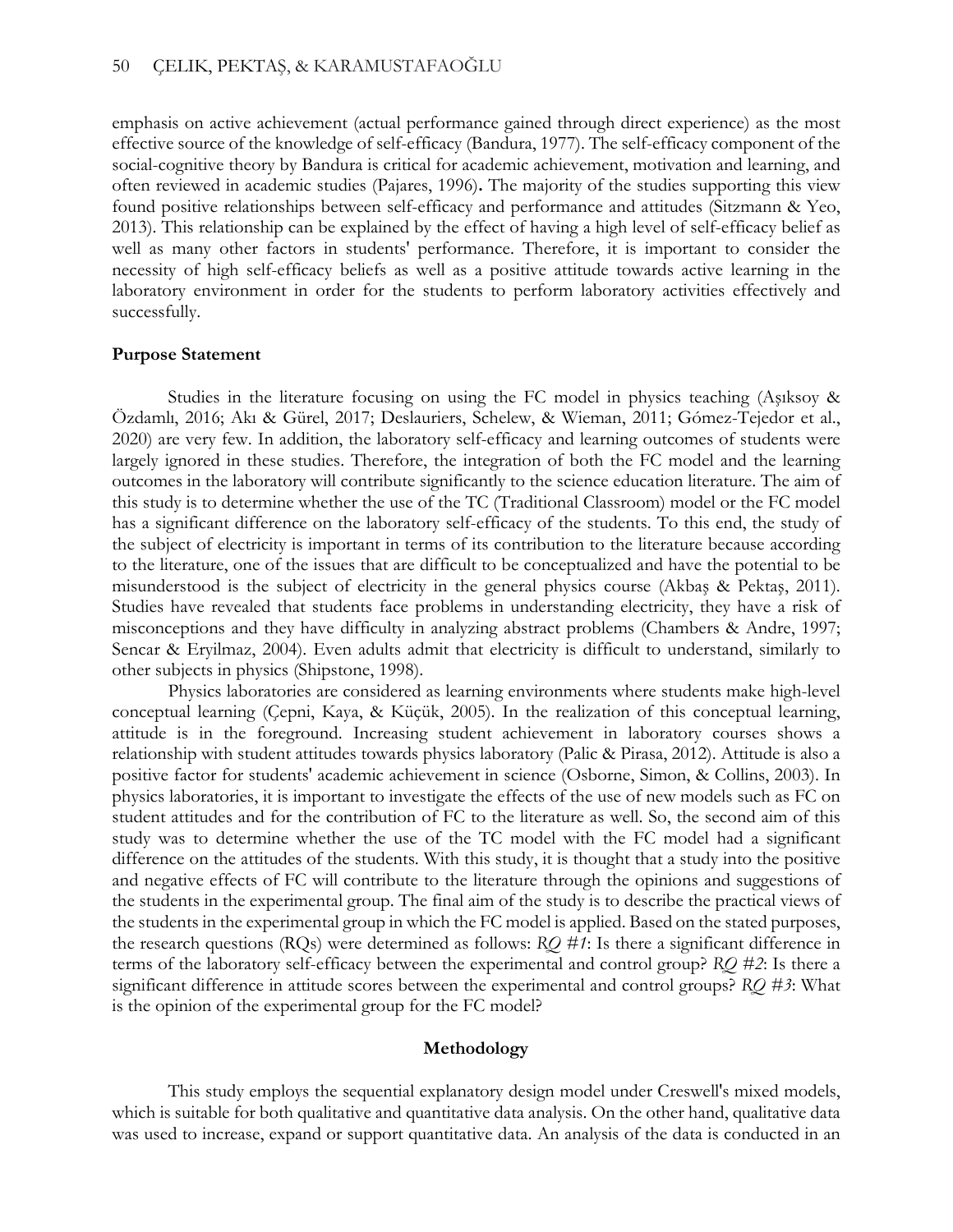interrelated manner and is often combined in the data interpretation and discussion (Creswell, 2003). The internal validity of the qualitative dimension of the research was ensured by variations and participant confirmation. The external validity was attained by making direct quotations from the basic features of a descriptive analysis and by interpreting the data in detail (Özmen & Karamustafaoğlu, 2019). The indicator was that the qualitative data (created as a result of direct quotation as qualifying confirmation) coincide with each other. In addition, the activities used in the study were prepared within the framework of a plan accompanied by an expert in the field in both groups and this plan was implemented from start to finish.

#### **The Participants**

Since the study is a mixed-methods research, there is a need to collect qualitative and quantitative data from the participants. Therefore, we preferred purposive sampling in the study. According to Patton (2002), it provides ease of access to critical information for research purposes in addition to providing a wide range of information in terms of knowledge. Critical sampling was used in this study. In accordance with this method, students' participation in the physics laboratory course was chosen as the main criterion. Participants are undergraduate students of science education at one of the state universities in Turkey in 2017-2018 academic year. In this program, there are two cohorts (A and B) in which the students were assigned randomly into Class A experimental group with 42 (36 female, six male) students and Class B control group with 42 (40 female, two male) students. 84 students aged between 18-20 participated in the study. The technology itself can have a positive impact on the student's motivation to participate in the activity, but it can also be a limiting factor depending on competences and individual differences. (Nicol, Owens, Le Coze, MacIntyre, & Eastwood, 2018). Therefore, providing all students with technology may not produce the same results. For this reason, the technology literacy of the students in the experimental group was investigated. Table 1 shows that most of the students participating in the study were smartphone, Internet and Facebook users (5 years and more).

#### **Table 1**

| Characteristic                            |    | $\frac{0}{0}$ |
|-------------------------------------------|----|---------------|
| Experience by students using smartphones  |    |               |
| 1 year to 2 years                         | 4  | 9.52          |
| 2 years to 4 years                        | 16 | 38.10         |
| 5 years or more                           | 22 | 52.38         |
| Experience by students using the Internet |    |               |
| 1 year to 2 years                         | 3  | 7.14          |
| 2 years to 4 years                        | 12 | 28.57         |
| 5 years or more                           | 27 | 64.29         |
| Experience by students using Facebook     |    |               |
| 1 year to 2 years                         |    | 16.66         |
| 2 years to 4 years                        | 16 | 38.10         |
| 5 years or more                           | 19 | 45.24         |

*Experiences by Participants Using Technology*

#### **Experimental Process**

The study was conducted in accordance with the content of the general physics laboratory-II course. This course is a practical course with two lessons per week  $(45 \text{ min.} + 45 \text{ min.} = 90 \text{ min.})$ . This course is guided by an instructor in the physics laboratory. The instructor is responsible for both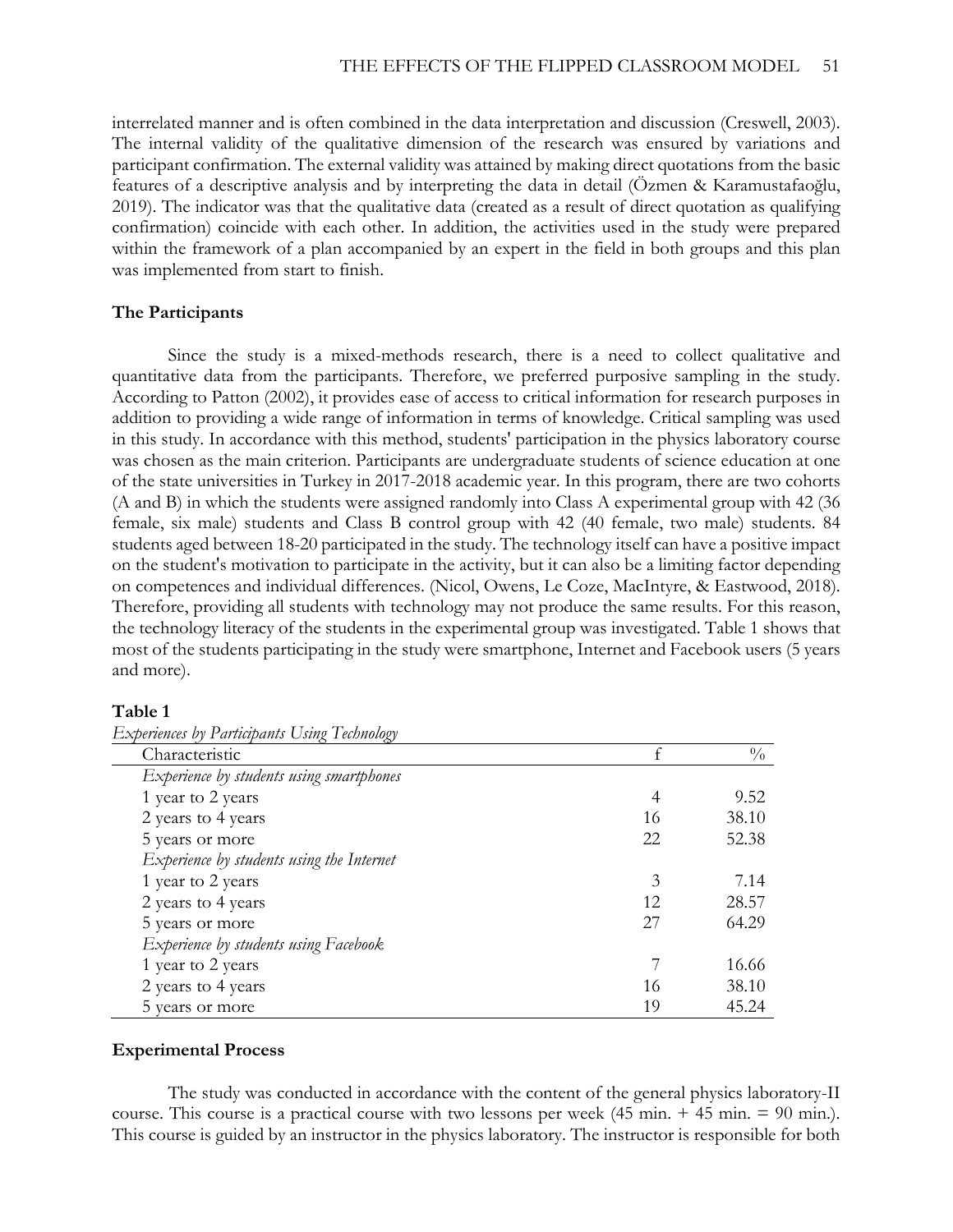groups and provides guidance and assistance to students in case of need. In both cohorts, a group of seven people is formed, and the applications are carried out by those students under the guidance of the instructor. Thus, the experiments were conducted in a laboratory through a collaborative method. The study was conducted in a six-week period during the 2017-2018 academic year. Information about the applications was given in the first week. In the remaining weeks, electromagnetism (experiments involving electric motor and electric bell operation principles), Ohm's law (experiment of measuring the resistance of a conductor), Wheatstone bridge (Determination of current point zero), Kirchhoff's law (Calculation of current and voltage separately) and Transformer (using primary and secondary windings) tests were done. In addition, these experiments are available in the general physics laboratory-2 course.

## Control Group

A conventional method was used in the control group and the experiments were performed in a laboratory. In the first week of the application, experimental equipment was introduced to the students in the control group. In the remaining five weeks, the experimental manual including the experiments to be performed was given to the students. The experiment manual contains the following sections which students will follow in order: the name and purpose of the experiment, materials used in the experiment, brief theoretical information aiming to give information about the experiment, gradual information explaining how to conduct the experiment, findings for recording the obtained data, conclusion and discussion sections for generalizing the information and the evaluation section given for measuring performance (Open ended questions). The students in the control group perform their weekly experiments in the laboratory (in-class) through the guidance of an instructor. During the course of 90 minutes  $(45 + 45)$ , they perform all the stages of an experiment in a laboratory in groups of seven participants.

## Experimental Group

The experiments were performed both in laboratory (in-class) and out-of-school environments (out-of-class) in the experimental group using the FC model. In the FC model, teaching strategies such as collaborative group work in in-class applications are used to support students' learning. Therefore, the greatest benefit that the students perceive is to gain the ability to interact and collaborate with their peers. (McLean & Attardi, 2018). In the FC model, students should be able to use interactive materials in out-of-class environments as well as to use time effectively without having any communication problems with the instructor. Therefore, QR code applications have been added by the researchers on the experiment manual for interaction. The applications developed by the researchers for each experiment are presented to the students in connection with the QR in the ARbased laboratory manual of the experimental group. Links to video, graphics and additional content were used for incremental components in the applications. Take Ohm's law as an example (see Figure 1). When supported by the digital learning environment, students can access information at any time while working in a collaborative and engaging learning environment. Therefore, it is thought to provide a more effective education to students than the traditional method.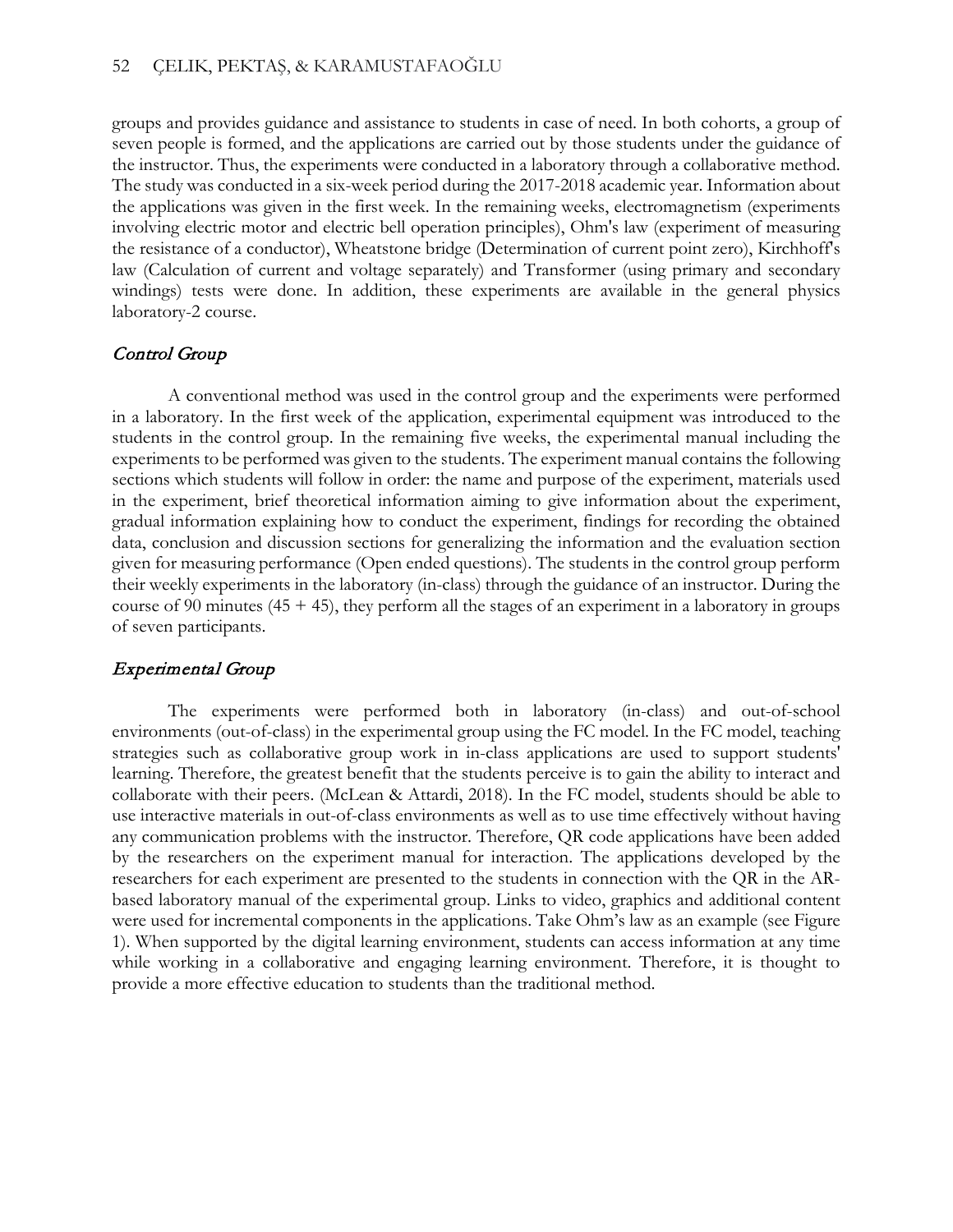

**Figure 1** *Students Interacting with QR Located in AR-based Laboratory Manual*

In addition, researches that test the FC model show that it can lead to differentiation or reduction in student satisfaction and motivation at a later stage. The basis of this perception lies in the possibility of reducing the frequency and willingness to participate in activities contrary to the students' expectations. Therefore, when the studies in the literature are examined, one of the factors that can reduce the effectiveness of the FC model is the resistance by students to participate in activities. (Herreid & Schiller, 2013). In order to minimize the resistance, AR-based simulations and video applications have been developed to increase the motivation by students to participate in activities with smartphones anytime and anywhere. As a result of technology integration in accordance with the application of the FC model, the AR-supported laboratory manual, which was developed by the researchers, was used in the experimental group. Access to AR applications was closed when students arrived at the laboratory (in-class). In this way, in-class activities were conducted under the same circumstances for both groups. In the applications, there were 8-10 minutes of video on the installation of the experiment, 8-10 minutes of video introducing the experimental equipment to be used by the students and explaining the objectives, and a 12-15-minute video supported by simulations and animations describing the theoretical content of the experiment (see Figure 2). One of the simulated video applications developed by the researchers and used during the research process was given in Figure 2 (Ohm's law). These videos, which made an aggregate of 28-35 minutes, were given to students in the experimental group as out-of-class activities during the study.

## **Figure 2**

*Video Interaction and Simulation Applications in the AR-based Laboratory Manual*



In the experimental manual for the experimental group, certain sections such as the experiment, the conclusion and the question and answer were conducted as in-class activities under the guidance of the instructor. Therefore, a total of 28-35 minutes was added in the experimental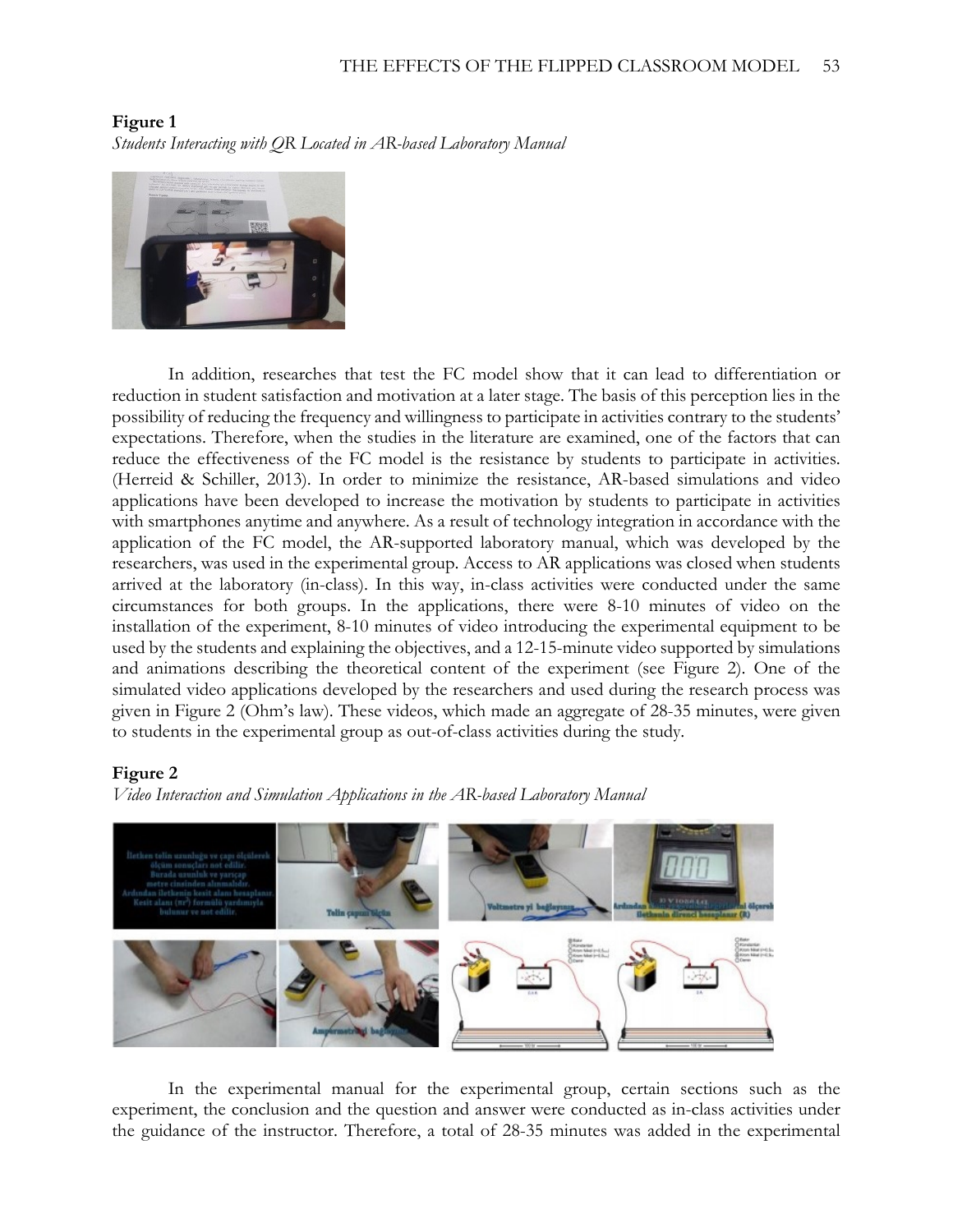group in the process of the experiment. This additional time provides students with more time in the conclusion and question-answer sections of the experiment and helps them better understand the unclear and complex points under the guidance of the instructor. The time distribution of a 90-minute course was given in Table 2.

## **Table 2**

| Planning the Time Distribution of a 90-Minute Course |                         |                                    |  |  |
|------------------------------------------------------|-------------------------|------------------------------------|--|--|
| AR-based Laboratory                                  |                         |                                    |  |  |
| Guide Sections                                       | Flipped Classroom       | <b>Traditional Classroom</b>       |  |  |
| Aim                                                  | Out-of-class activities | In-class activities                |  |  |
| Equipment                                            |                         |                                    |  |  |
| Theoretical knowledge                                | (unlimited)             | $(28-35 \text{ min.})$             |  |  |
| Experiment*                                          | In-class activities     | In-class activities                |  |  |
| Result                                               | $(90 \text{ min.})$     | $(55-62 \text{ min.})$             |  |  |
| Question-Answer                                      |                         |                                    |  |  |
| Total                                                | 90 min.                 | $= (35+55) = 90$ min.<br>$(28+62)$ |  |  |
|                                                      |                         |                                    |  |  |

*Note.* This was carried out as both out-of-class activities (video watching for the experiment) and inclass activities (the experiment in the lab) for the experimental group.

As part of the out-of-class applications within the FC model, a Facebook group called the "General Physics Laboratory" was created in order to increase the interaction by the students in the experimental group with the instructor, to enable the students to use the time more effectively and to follow the work of the students (see Figure 3). Facebook is an online communication tool that allows users to create a custom profile for them to connect with or interact with people (Boyd & Ellison, 2007). Most undergraduate students at the university use Facebook on a daily basis (Kirschner & Karpinski, 2010). Students interact more on Facebook than online courses. In addition, some studies clearly reveal that there is the possibility that students can integrate Facebook into university courses (Bosch, 2009). Students believe that Facebook is a valuable resource as an academic tool, and that they are encouraged to develop academic connections and academic criticism, and to network and to improve the learning and learning experience (McCarthy, 2012).

## **Figure 3**

*Application Examples on Facebook*



In addition, Rambe (2012) stated that Facebook has benefited students by encouraging the visibility of the common problems that students have with class-based concepts, and at the same time academics have easily recognized the difficulties faced by students. It is important to provide appropriate guidance and feedback for learning activities because feedback plays an important role in all learning activities. Therefore, the aim of the Facebook group is to motivate the students by creating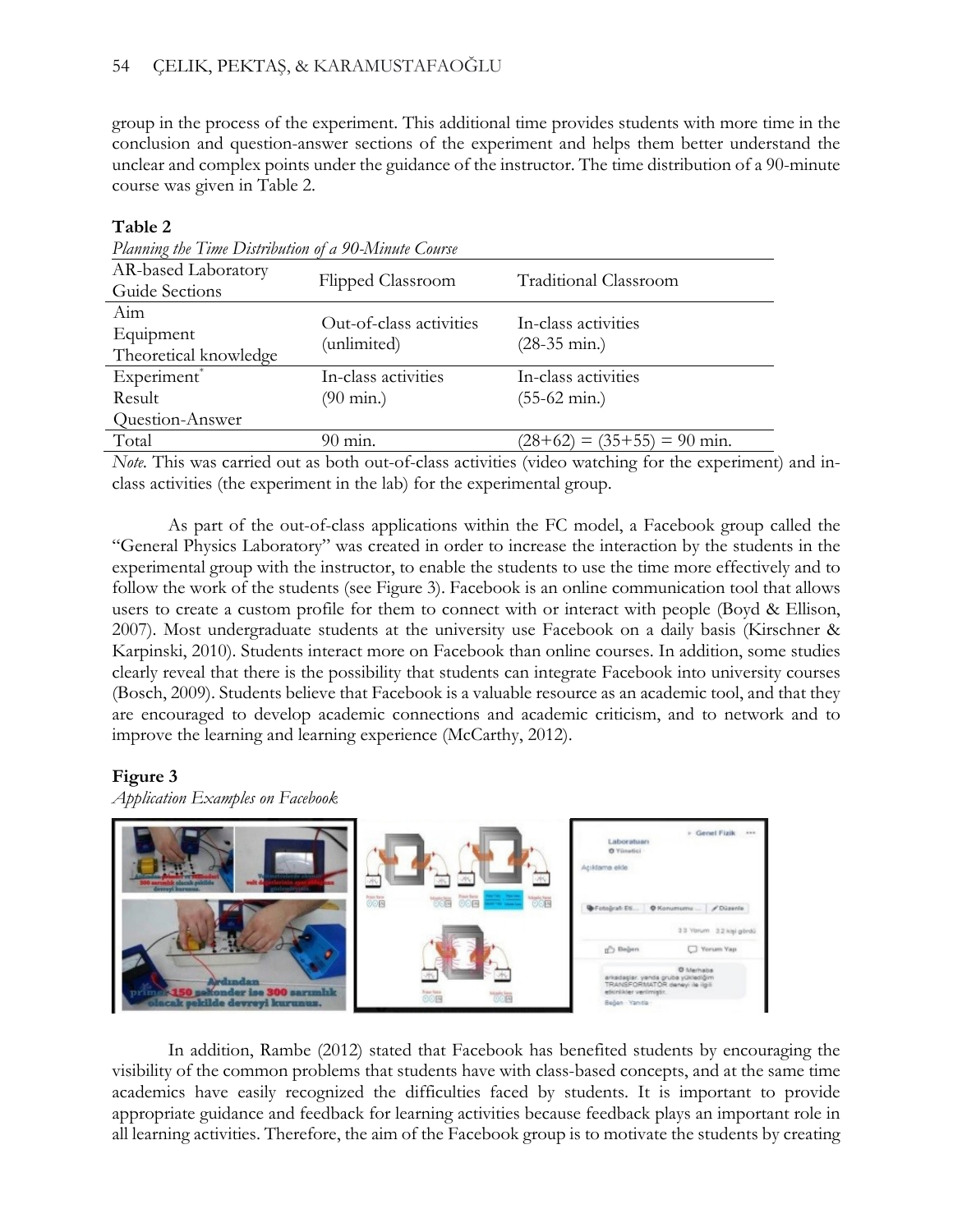a discussion environment with the questions and answers by the researchers. In this way, the researchers were guided and provided feedback to the students. The learning model and material used in the study were classified and summarized in Table 3.

|                | Flipped Classroom Model |              | <b>Traditional Model</b> |              |  |
|----------------|-------------------------|--------------|--------------------------|--------------|--|
| Settings       | Experimental Group)     |              | (Control Group)          |              |  |
|                | Activities              | Resources    | Activities               | Resources    |  |
| Out-of-class   | - Preliminary study     | - AR-based   |                          |              |  |
| (preparation   | - Communication         | laboratory   |                          |              |  |
| before class)  | - Interaction           | manual       |                          |              |  |
|                |                         | - Facebook   |                          |              |  |
|                |                         | application  |                          |              |  |
| In-class       | - Conducting            | - Laboratory | - Preliminary study      | - Laboratory |  |
| <i>(active</i> | experiments in          | manual       | - Conducting             | manual       |  |
| learning)      | groups                  | - Guidance   | experiments by           | - Guidance   |  |
|                | - Solve problem(s)      | teacher      | following                | teacher      |  |
|                | - Peer discussions      |              | laboratory manual        |              |  |
|                |                         |              | sections                 |              |  |

#### **Table 3**

*Learning Model and Material Used in the Application Process*

## **Data Collection**

Firstly, a protocol was given to the participants in the study to obtain data on participants' technology experiences; smartphone and Facebook usage times and the time spent on the Internet. In this study designed as a mixed-methods model, self-efficacy and attitude scales were used to collect quantitative data. A semi-structured interview form was used to gather qualitative data. In order to measure the students' laboratory self-efficacy, firstly, the "Criteria for the effective use of teachers' laboratory material" which was introduced by Linn and Gronlund (1995) into the literature and developed by Çepni et al. (2005) as "Items that measure teachers' attitudes and competences towards laboratory study" was adapted to the research problem. As a result of this study, the pre-test form of the data collection tool was formed by Böyük, Demir and Erol (2010). For each question in the questionnaire used in the research, the students were asked to rate as [(1) absolutely insufficient, (2) insufficient, (3) partially sufficient, (4) sufficient, (5) absolutely sufficient]. There were 18 questions in the questionnaire, so the self-efficacy scores of the students who participated in the study were a maximum of 90 points and a minimum of 18 points. Böyük et al. (2010) calculated the Cronbach alpha reliability coefficient of the scale as .89. The Cronbach alpha, which is the reliability coefficient of the questionnaire used in this study, was recalculated for both the pre-test and the final test and the new sample was taken into account. According to the data, the Cronbach's alpha reliability coefficient was found as .82 for the pre-test and .87 for the post-test.

For the validity of the scale, content validity study was conducted because the laboratory selfefficacy scale developed by Böyük et al. (2010) was developed for science teachers. Therefore, to adapt the scale to the pre-service teachers in higher education, eight instructors (science education experts) evaluated the items in the measuring instrument. The researchers asked the experts to evaluate the scale's suitability for pre-service teachers (by scoring 1 to 4 for each item). This evaluation was carried out with the content validity index on an item basis. According to the index, the degree of consistency between the raters (instructors) should be at least .80 (Szymanski & Linkowski, 1993). The compliance of the scale was found between .812 and 1.00 and 95.66% as a whole. The degree of consistency at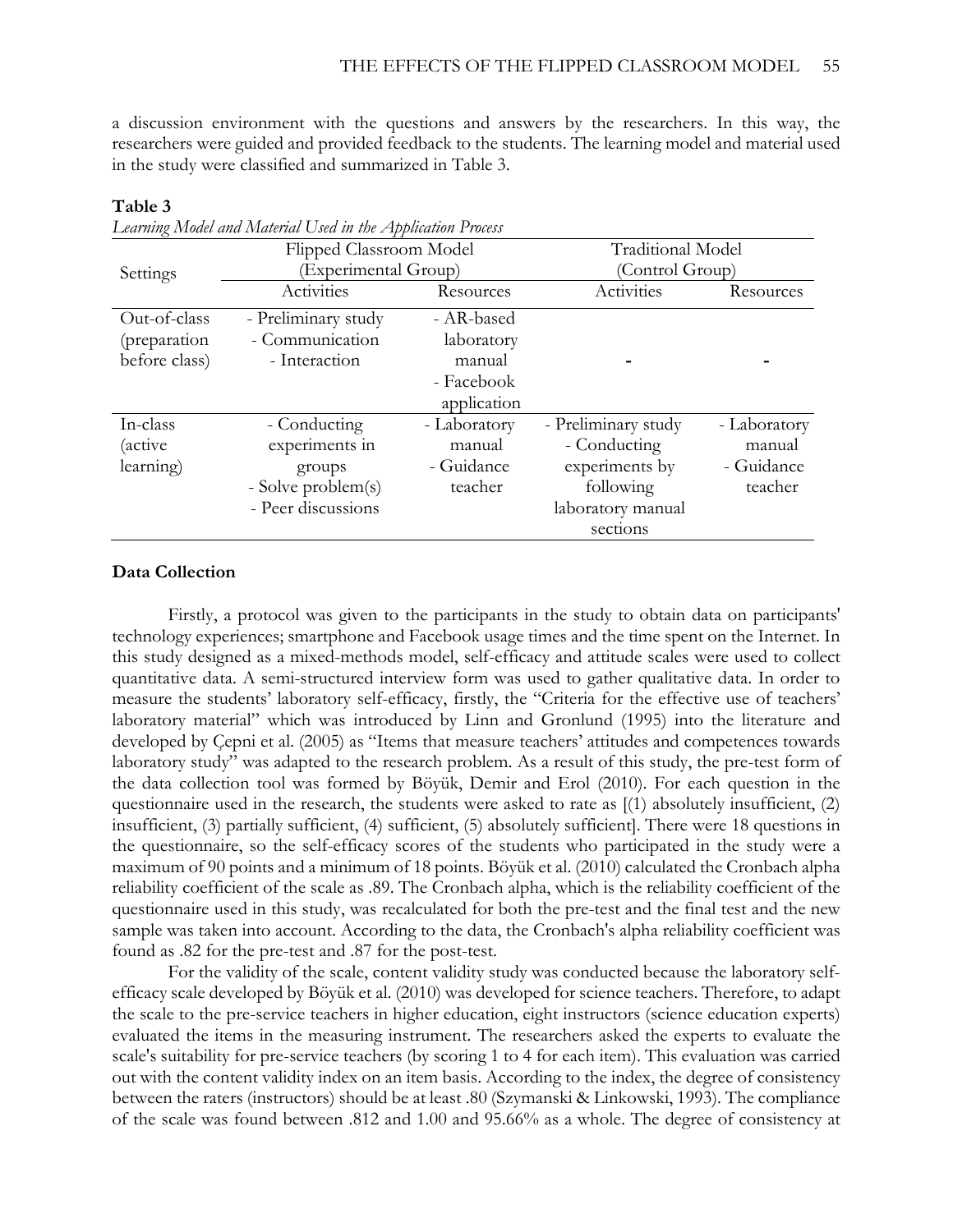this rate indicates an acceptable level. Inter-rater reliability was calculated by non-parametric Kendall's W- (Kendall's coefficient of concordance) analysis. The Kendall W test is used to determine the compatibility between more than two independent scoring (Legendre, 2005). As a result of this analysis, it was found that there was a statistically significant agreement between eight different experts for the 18 items. W (17) = .719 ( $X^2 = 97.812$ ; p = .000). W <.70 and p> .05 can be considered high as the validity of the test (Legendre, 2005).

To determine the change in students' attitudes to physics laboratories before and after the application, the "Attitude Scale towards Physics Laboratory" which was developed by Nuhoğlu and Yalçın (2004) and tested for its reliability and validity in many studies in the related literature was used. The scale is rated with five options and four equally spaced Likert types ranging from "Strongly Agree" to "Strongly Disagree". The scale consists of 36 items related to university students' attitudes and perceptions towards physics laboratories. Nuhoğlu and Yalçın (2004) calculated the Cronbach's alpha reliability coefficient of the scale as .89. Likewise, the construct validity of the scale was provided by factor analysis by Nuhoğlu and Yalçın (2004). At the end of the rotation with Varimax Factor Analysis for scale items on attitude, it was decided that the scale was one-dimensional. Kaiser-Meyer-Olkin (KMO) coefficient and Bartlett Sphericity test were used to determine the suitability of the data for factor analysis and sample adequacy. In this respect, the compliance of the data with the sample group was found to be KMO value at .854 and Barlet Test value was found as 3386.70. The sample is adequate if the value of KMO is greater than 0.5 (Field, 2000).

For the reliability of the scales, the stability of the measured values obtained from the repeated measurements under the same conditions is an important indicator (Carmines & Zeller, 1982). The Cronbach's alpha reliability coefficient of the questionnaire used in this study was re-calculated for both the pre-test and the final test, taking the new sample into consideration. According to the data, the Cronbach's alpha reliability coefficient was found as .78 for the pre-test and .81 for the post-test.

In order to reveal the opinions and suggestions of the participants in the experimental group on the use of the FC model in physics laboratories, a semi-structured interview form was developed and interviews were conducted with the students. The purpose of these interviews is to have an indepth understanding of the students' thoughts on any activity.

The semi-structured interview form was given to the experimental group  $(N = 42)$  in which the AR-based FC model was applied. In this form, a question like "What are the advantages and disadvantages of the FC model teaching practices for the learning process?" would qualitatively describe the views of the participants in the experimental group.

#### **Data Analysis**

First of all, in order to gather information about the experiences of participants using technology, the time spent using the smartphone and Facebook and the time spent on the internet were analysed through the descriptive statistics method (see Table 2). An analysis of the collected data, including reliability analysis, was performed with a computer-aided statistical program. Before that, whether the data from the experimental and control groups showed a normal distribution was examined. In this study, Shapiro-Wilk test was used because the number of students was below 50 (n  $=$  42). When the Shapiro-Wilk test for the "Laboratory Self-efficacy Scale" (experimental group,  $p=$ .17; control group, p= .22) and "Attitude Scale Towards Physics Laboratory" (experimental group,  $p=$  .13; control group,  $p=$  .34) was applied to both experimental and control groups, there was no significant difference in the p <.05 level in the experimental group and control group. Therefore, it was concluded that the experimental group and control group data showed normal distribution in both scales. For this reason, the parametric statistical tests were used in the analysis. Thus, an independent sample t test was performed as pre-test and post-test to determine whether there is a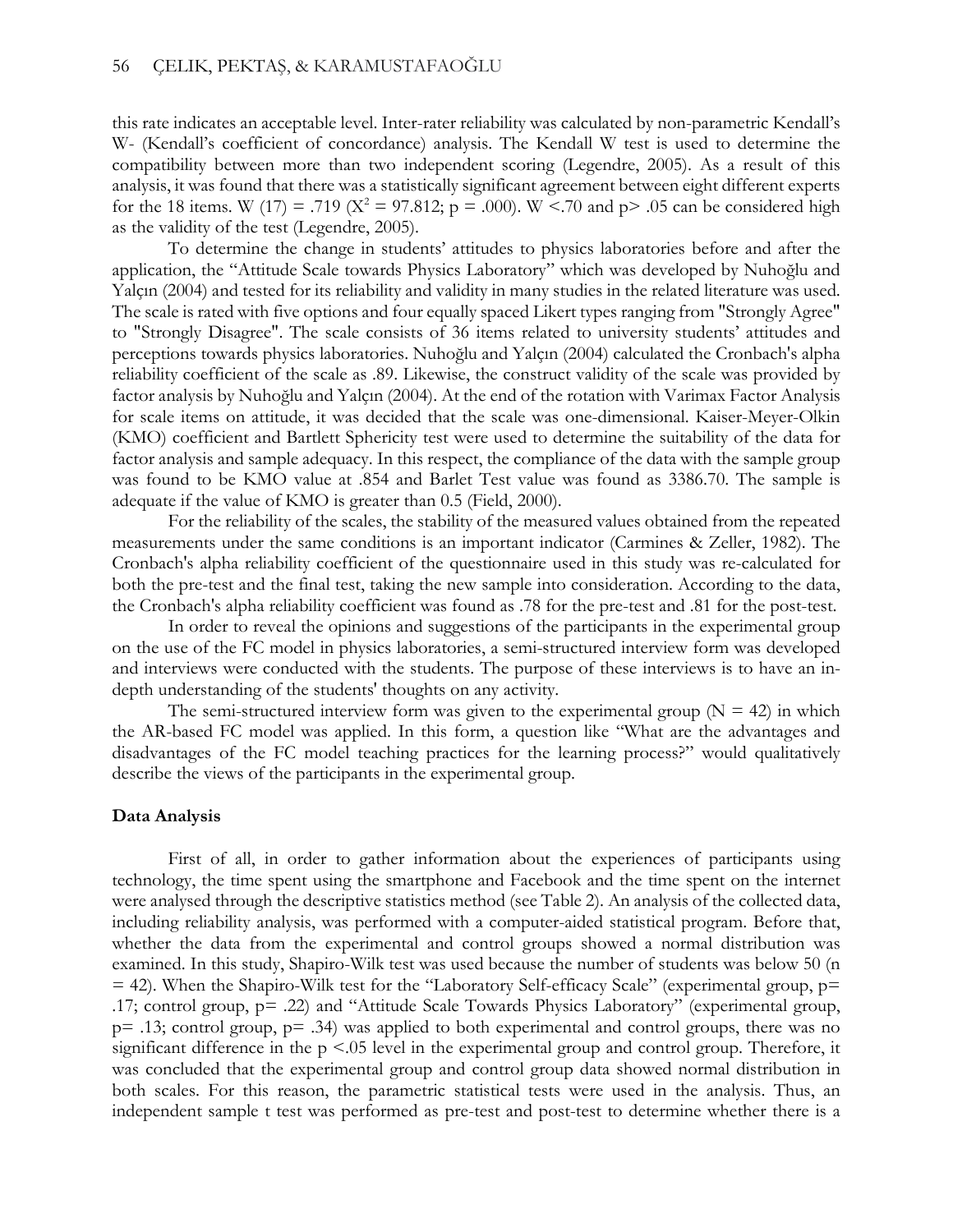significant difference between the laboratory self-efficacy and laboratory attitude scores of the experimental and control groups.

An analysis of the qualitative data obtained as a result of the interview with the students who participated in the study on a voluntary basis was made by the content analysis method. Content analysis consists of a variety of processes for determining the research questions to be answered, selecting the sample to be analysed, identifying the categories to be applied, determining the coding process and coding training, applying the coding process, determining the reliability and analysing the results of the coding process (Kaid & Wadsworth, 1989). In the data analysis process, firstly the research data were coded and themes were formed. After that, codes and themes were arranged and the findings were interpreted. Students were coded in the form of Pre-service Science Teacher (PST1- PST42) numbered from 1 to 42.

With the help of expert opinions and objective coding, most content analysis studies can provide validity standard (Potter & Levine-Donnerstein, 1999). Reliability of the measuring instrument was tested with a percentage of the agreement between two field education experts (Şencan, 2005). Students' opinions were evaluated separately by two field education experts. Then, Reliability = Agreement / (Contract + Disagreement) reliability formula by Miles and Huberman (1994) was used in the content analysis of the data collected by calculating the matching ratios in the research. As a result, the reliability of the coding was calculated as 82% and considered to be reliable. The analysis of the research is expected to be more than 70% of reliability (Miles & Huberman, 1994).

#### **Findings**

**RQ #1:** *Is there a significant difference in terms of the laboratory self-efficacy between the experimental and control group?*

In order to test whether there is a significant difference between the laboratory self-efficacy scores of the students in both groups, a t-test analysis was performed. Thus, the equivalence of both groups was investigated and no significant difference was able to be found. After the application, the groups were given the same measurement tool as the post-test and the difference between the posttest scores of the groups was significant. Pre-test and post-test t test analyses are given in Table 4.

#### **Table 4**

T-test Results for the Pre-test and Post-test Means of the Experiment and Control Groups for Laboratory Self-Efficacy

| Variable | Group                   |    | Mean | SD <sub>1</sub> |      |              | Cohen's d |
|----------|-------------------------|----|------|-----------------|------|--------------|-----------|
| Pre-test | Control group           | 42 | 3.56 | .21             | 1.52 | .13          |           |
|          | Experimental group      | 42 | 3.67 | .34             |      |              |           |
|          | Post-test Control group | 42 | 3.77 | .24             |      | 2.5 $.014^*$ | .545      |
|          | Experimental group      | 42 | 4.02 | .59             |      |              |           |

\*<.05

Although the statistical significance tests are usually used to determine the difference between the mean scores of groups in the literature, it is not possible to say the same thing for the effect size which helps to make a more accurate decision about the results obtained by eliminating the effects caused by the number of samples in those significance tests. The effect size measurements calculated according to the difference of the group means were calculated as Cohen's d (Cohen, 1988), (.545) in Table 4 and (.713) in Table 5 in this study. The Cohen's d value obtained as a result of the calculations is interpreted as follows: .20- small effect size; .50- medium; .80 large effect size (Cohen, 1988). Table 5 reveals a significant difference in the post-test in favour of the experimental group. In addition, it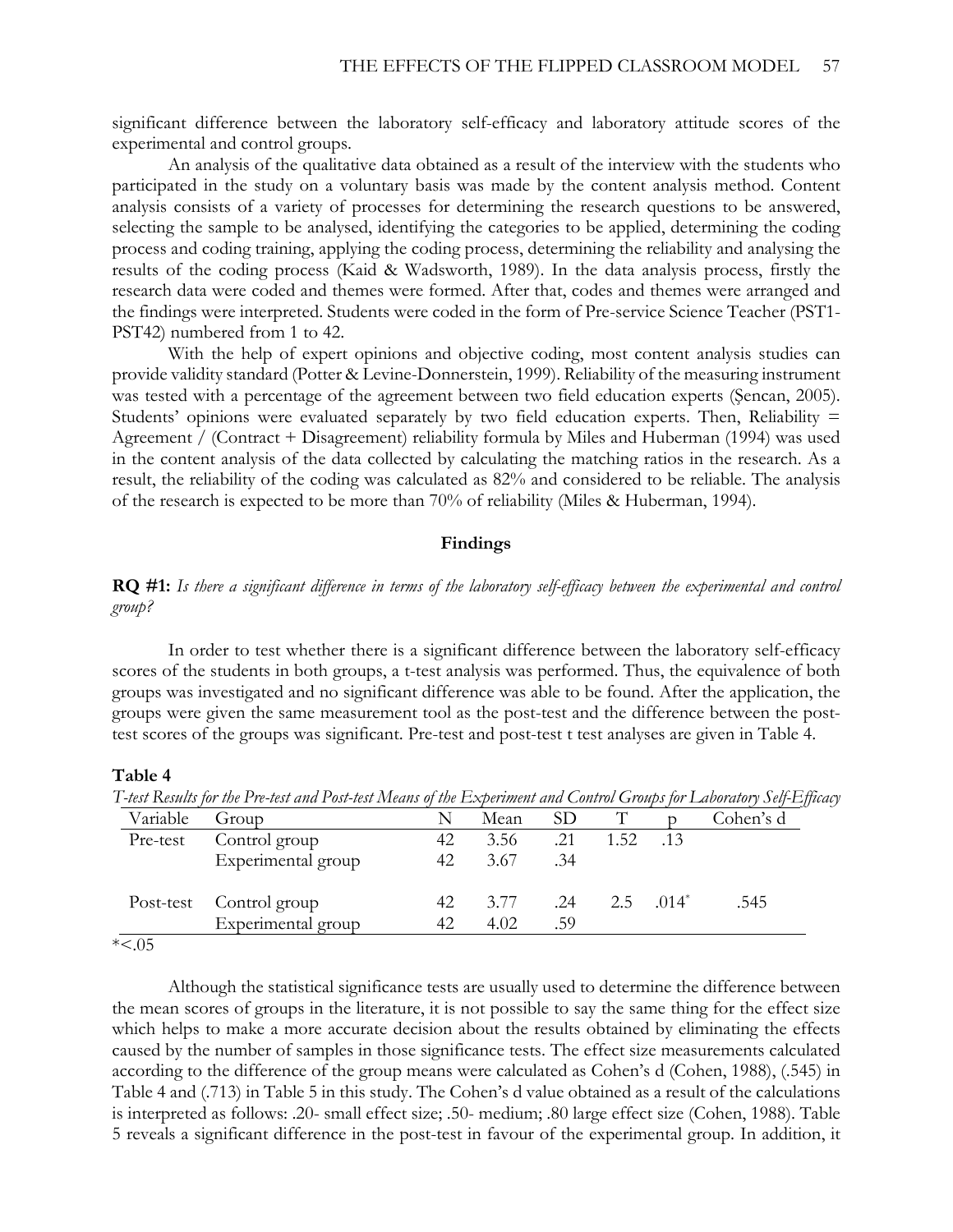was concluded that the FC model had a positive effect on the laboratory self-efficacy of university students.

## **RQ #2.** *Is there a significant difference in attitude scores between the experimental and control groups?*

The attitude questionnaire was applied to both groups before and after the application to determine whether the FC model had had an effect on students' attitudes towards physics labs. As a result, no significant difference was found between the attitude scores of the groups before the application. Thus, it can be said that the attitudes of both groups are equal before the application.

## **Table 5**

| Varible   | Group                 | N  | Mean | SD <sub>1</sub> | T   |          | Cohen's d |
|-----------|-----------------------|----|------|-----------------|-----|----------|-----------|
| Pre-test  | Control group         | 42 | 3.67 | .28             | .65 | .51      |           |
|           | Experimental<br>group | 42 | 3.73 | .52             |     |          |           |
| Post-test | Control group         | 42 | 4.00 | .50             | 3.2 | $.002^*$ | .713      |
|           | Experimental<br>group | 42 | 4.28 | .26             |     |          |           |

*T-test Results for the Pre-test and Post-test Means of the Experimental and Control Groups for Attitude Scores*

\*<.05

At the end of the application, there was an increase in the attitude scores of the students in the experimental group. Table 5 shows a significant difference between the groups. As a result, the FC model seems to have a positive effect on students' attitudes towards physics laboratories.

## **RQ #3.** *What is the opinion of the experimental group for the FC model?*

The data obtained from the interviews with the students are presented in two categories. The first one is classified as the positive effects of FC model and the other one as negative effects of the FC model. Therefore, when the data obtained from the interview were examined, the students in the experimental group thought that the FC model applied in the physics laboratory provided some positive and negative characteristics. Table 6 shows the coding and frequency distributions of the student expressions obtained from interview data according to the content analysis.

Considering the data in Table 6, some of the most remarkable statements of pre-service teachers are given below.

PST*23: "At first, while experimenting in laboratores, it was the most time-consuming process because it was a very difficult process to understand. But in the videos I watched in the FC practice, I completed the experiments in a very short time because I knew the tools used in the experiments and their purposes. So, I had more time to evaluate the other parts of the experiment."* 

PST*12: "Generally, the question-answer section never really achieved its goal at the end of the experiments. These sections were either ignored or given to us as homework, but with this application more time remained in the laboratory to the question and answer section."*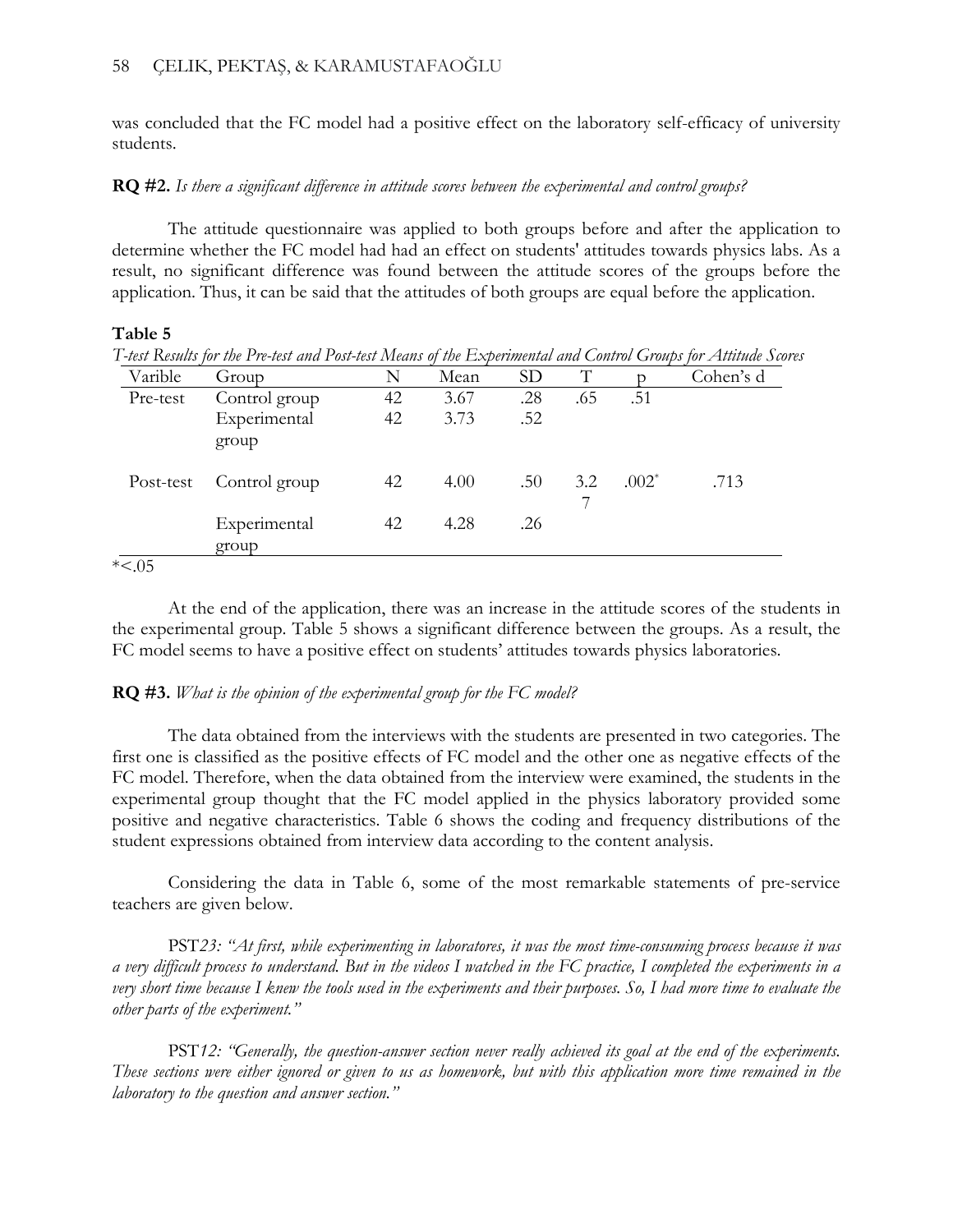PST*8: "Before these applications, I was attending classes using both internet and textbooks. But these methods*  were both boring and very useless. With this application, I wanted to participate more and more in activities without *getting bored through the Facebook group and watch the videos prepared remarkably. I was also able to access the videos about the experiments at any time, so I had the opportunity to study anywhere and anytime."* 

PST*2: "I accessed the videos prepared for us only at home, so watching all the videos took much time."*

#### **Table 6**

*The Students' Comments (Advantages and Disadvantages of the FC Model)*

| Categories       | Comments                                                   | Responses |
|------------------|------------------------------------------------------------|-----------|
|                  | Experiments were completed in a shorter time               | 37        |
|                  | More time was allowed for questions and answers at the     | 32        |
|                  | end of the experiment                                      |           |
|                  | I set the studying time myself                             | 28        |
|                  | Knowing the tools used in the experiment saved time        | 25        |
| Advantages of    | Preliminary monitoring of the experiment facilitated it    | 19        |
| FC model         | Videos were easily accessed                                | 17        |
|                  | As a member of the Facebook group I had the opportunity    | 14        |
|                  | to study more efficiently                                  |           |
|                  | I was afraid to ask questions, so I had the opportunity to | 13        |
|                  | watch videos again and again until I could understand      |           |
|                  | them                                                       |           |
| Disadvantages of | None                                                       | 22        |
| FC model         | Watching videos took a lot of time at home                 | 10        |

#### **Conclusion and Discussion**

This study took place in a physics laboratory was conducted to measure the effects of the FC model on the laboratory self-efficacy and attitudes of university students and to find out about their opinions.

The experimental results regarding the first aim show that the FC model positively affects the laboratory self-efficacy of students. In accordance with the literature (Berrett, 2012; Deslauriers et al., 2011; Haak, HilleRisLambers, Pitre, & Freeman, 2011; Lin, 2019), this study shows that a class in which the FC model is applied can produce better learning outcomes as it increases the opportunity for more practice. Therefore, the experimental process helps students to acquire better laboratory selfefficacy (Aşıksoy & Özdamlı, 2016; Schultz et al., 2014).

Further to that, the data obtained regarding the second aim of the study show that the FC model positively affects students' attitudes towards the laboratory, which is also confirm by the related literature (See also Chao, Chen, & Chuang, 2015; Wanner & Palmer, 2015; Olakanmi, 2017). Studies on the FC practices reveal that students are more ready to participate in face-to-face, interactive and high-level activities such as problem-solving and discussion (Gaughan, 2014). However, the benefits claimed for the FC model are mainly reflected in the self-acquired perceptions and attitudes in the process rather than directly reflected in the learning outcomes (O'Flaherty & Phillips, [2015\)](https://onlinelibrary.wiley.com/doi/full/10.1111/bjet.12604#bjet12604-bib-0036).

In contrast, Presti (2016) found that the FC model had no effect on students' attitudes. There are many studies that have negative findings as to the FC model providing a significant improvement in student performance (Blair, Maharaj, & Primus, [2016;](https://onlinelibrary.wiley.com/doi/full/10.1111/bjet.12604#bjet12604-bib-0009) Davies et al., 2013; Findlay-Thompson & Mombourquette, [2014;](https://onlinelibrary.wiley.com/doi/full/10.1111/bjet.12604#bjet12604-bib-0020) Karabulut-Ilgu, Jaramillo Cherrez, & Hassall, 2018). This situation was directly related to the change in the learning process and learning environment. Students may find the FC model uncomfortable at first sight, and some are not satisfied with the change in the traditional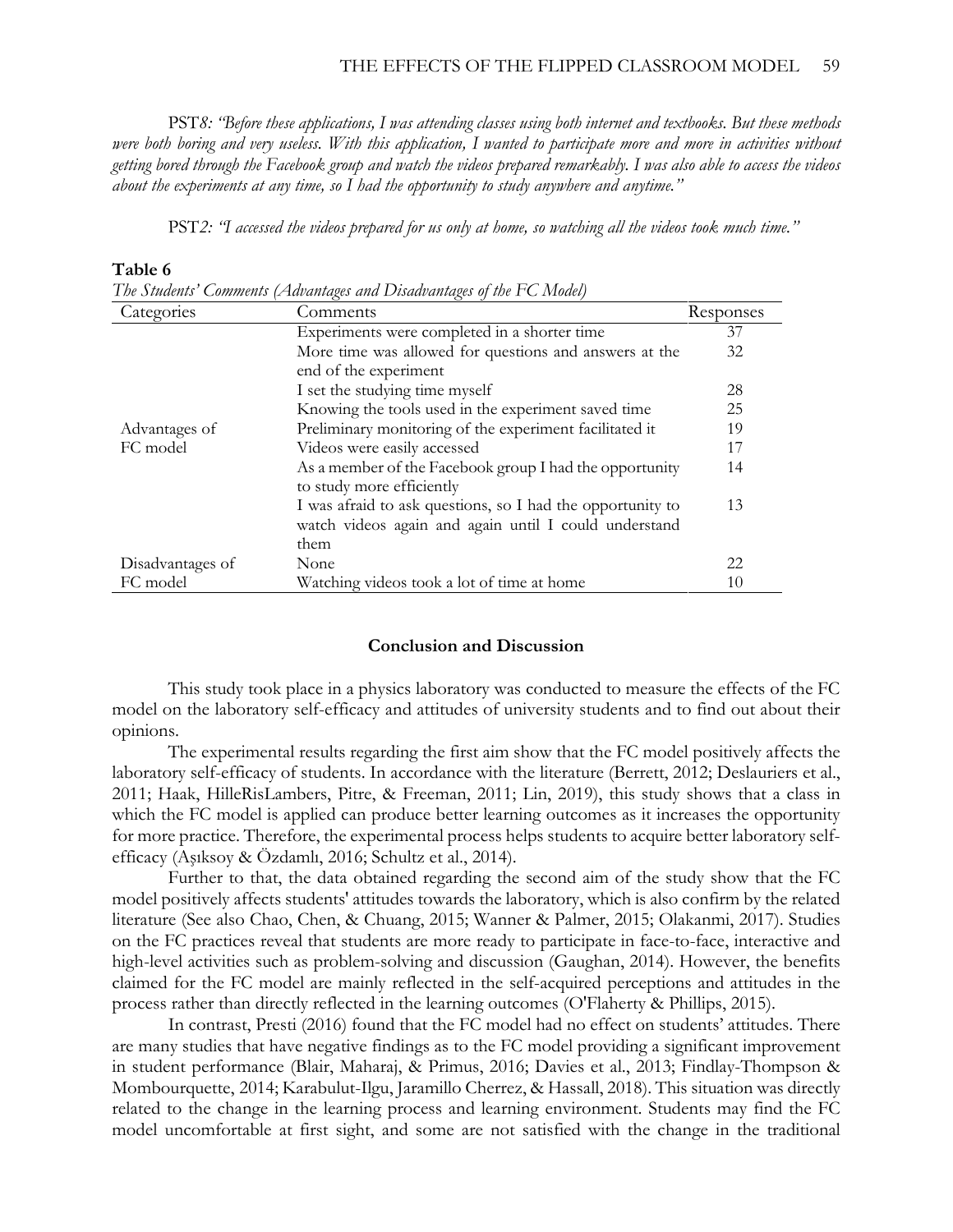approach despite learning outcomes (Strayer, 2012). In addition, students may feel under pressure or anxious to complete their inverted learning activities (Marcum & Perry, 2015). Therefore, such negative consequences are possible. On the other hand, it is a different finding that initially students do not have a positive or negative view of preparing for the course in which the FC model is followed by watching online videos, but as the time progresses, students' attitudes towards the FC model have improved positively and they have adopted access to online content (Smallhorn, 2017). Moreover, although students' participation in the FC model, a very new learning environment, has been shown to lead to a satisfactory decrease in student attitudes (Gutwill-Wise, 2001), this practice has not adversely affected student satisfaction. The lack of negative attitudes in the study can be evaluated as a result of the AR and Facebook social media interaction as a measure in the learning process.

Also, student views regarding the third aim of the study revealed important results about the FC model. The experiments were completed in a shorter time, more time remained for the question & answer section at the end of the experiment, the time of the study was determined by the students, pre-understanding of the equipment used in the experiment saved time, pre-monitoring the experiment made it easier, videos were easily accessed, and as a member of the Facebook group, the students studied more efficiently in the group that the FC model was applied. The literature review suggests that the benefits of the FC model include improved participation, more student satisfaction, more class participation time, more flexibility, immediate support and feedback, higher-level thinking, and individualized learning experiences (Sams & Bergmann, 2013; Karamustafaoğlu, & Kılıç, 2018). Therefore, the study findings are consistent with the literature. In parallel with the findings of the study, Luo, Yang, Xue and Zuo (2019) concluded that the pre-class preparations, the teaching content and the exercises of the students were clearly useful in the classes in which the FC model was applied. Similarly, the study of Bedi (2018) found that students showed positive attitudes to video conferencing and 24-hour availability and participated in online learning in their spare time by using digital learning tools such as tablets and smartphones.

Furthermore, university students could easily access the videos with their smart phones and had the opportunity to watch them again with the help of AR applications used. Similarly, in the study conducted by Butt (2014), the students commented that the video sections including difficult subjects are frequently re-monitored and that re-watching the videos about a concept creates a very positive perception in them. Similarly, Wanner and Palmer (2015) have reported students' views that reflect the tremendous flexibility of the video's ability to identify their time with the FC concept in their study. In addition, Heijstra and Sigurðardóttir (2018) reports that in their study the flipped class has a distinct advantage over the traditional class. This advantage allows recordings to be displayed online, and students to view recordings several times, to pause for note-taking, to delete back if something is not clear for the first time, and to view recordings at their own pace. The opportunity to track recordings more than once can support or motivate students to self-control and learn the subject or concept. In addition, the use of AR and smart phones in the application has provided advantages to the students. Because it has been beneficial for students who hesitate to ask questions and have the opportunity to watch the videos until they understand them. In parallel with this finding in the research, students were found to be embarrassed for asking the concepts they did not understand in the traditional classroom environment. The findings of this study are similar to those of the literature. Students watch the videos again and again without considering the thoughts of other students in FC practices (Baepler, Walker, & Driessen, 2014; Schultz et al., 2014).

Students' views, which include the first two sub-problems of this study, show that the learning process open to both independent and interactive learning is recognized in connection with the digital and social media included in the FC model. In fact, Awidi and Paynter (2019) developed a five-point model that fostered learning in a digital learning environment including having access to resources and information, support elements and motivation, participation and collaboration, evaluation and feedback and finally the process of structuring knowledge (Awidi & Paynter, 2019). Therefore, the FC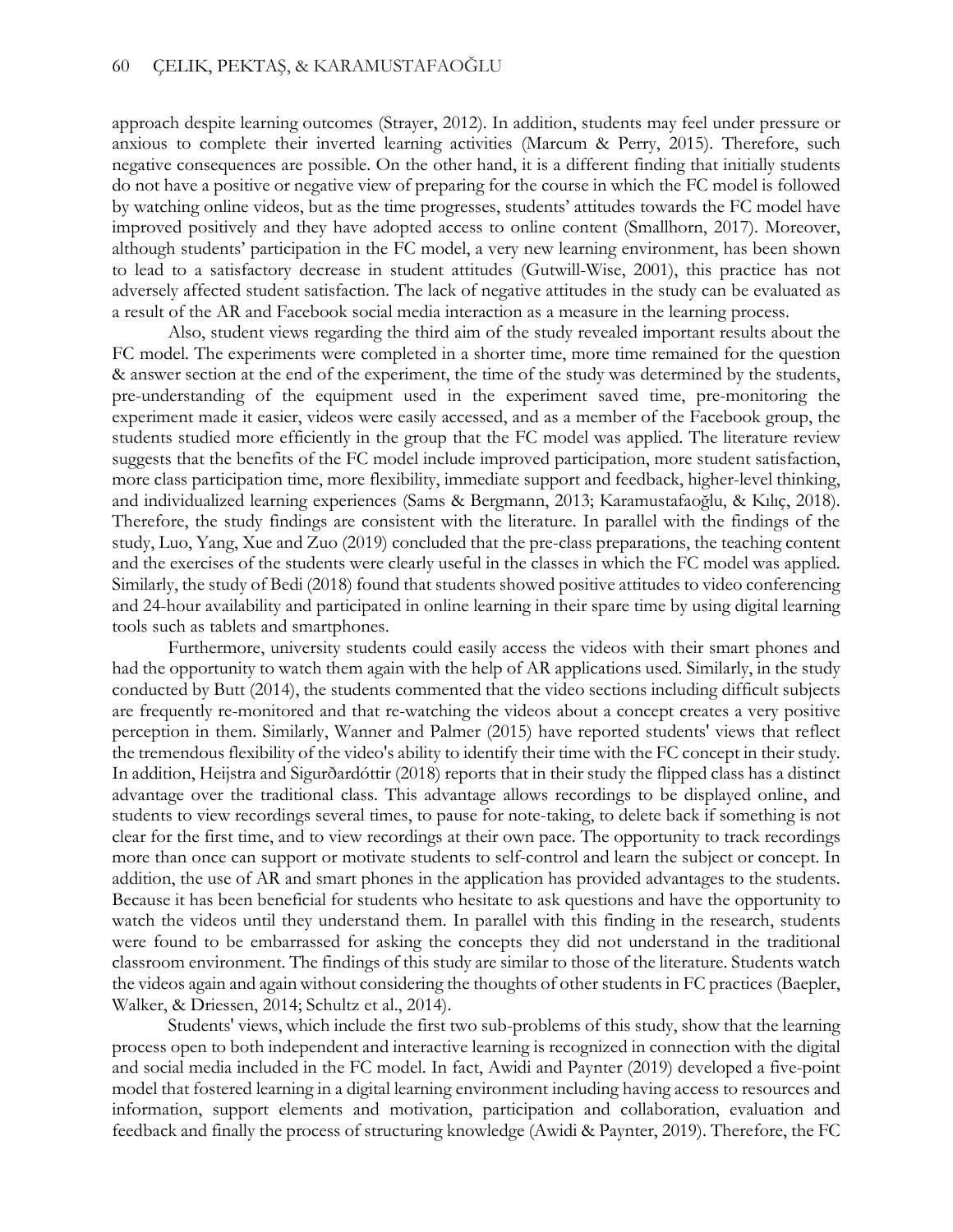model is successful in self-efficacy and attitude with the elements considered in the study. In this study, the AR and Facebook applications intended to increase student motivation in the FC practice resulted in an increase in contrast to the decrease in motivation observed in the literature.

Considering students who expressed their views on the negative aspects of the FC model, the necessity of monitoring videos outside the classroom had a negative effect on students. They stated that watching videos took a lot of time at home. Therefore, they were negatively affected by the FC practices. If they do not follow the required courses before the lesson, they do not fully benefit from the FC practice which requires students to participate in the course (Butt, 2014). To eliminate this problem, it is necessary to create short videos and to get the opinions and suggestions of students. In addition, these applications should be frequently included in university classrooms so that students can become more familiar with them. Thus, there will be a significant increase in the positive attitudes and opinions of students towards the FC practices.

## **Limitations and Future Research**

Considering the participants' opinions at the end of the research, it should be noted that the video duration should be short when preparing videos to be used in the FC model in order not to reduce the motivation of learners. Because they can get bored while watching videos that take a long time in out-of-classroom environments. When preparing videos for the FC model, an interview with a group of students will increase the efficiency of learning. Considering these situations, the disadvantages of FC model will be reduced. The study was limited to only two learning products for the physics laboratory. In the studies to be carried out for the FC model, the diversity of learning products can be increased and the results of applications in different disciplines can be examined. In addition, this study, which is limited by purposeful sampling, may provide a more generalization as a result of using different sampling models.

## *The authors received no financial support for the research, authorship, and/or publication of this manuscript.*

Harun Çelik [\(haruncelik@kku.edu.tr\)](mailto:haruncelik@kku.edu.tr) is an Associate Professor of Science Education at Kırıkkale University. His research interests include diversity in current and new approaches in science teaching, learning environments supported by information technology, laboratory approaches and science teaching, teacher training.

**Hüseyin Miraç Pektaş** [\(hmiracpektas@hotmail.com\)](mailto:hmiracpektas@hotmail.com) is an Research Assistant of Science Education at Kırıkkale University. His research interests include diversity in learning environments supported by information technology, laboratory approaches and science teaching.

**Orhan Karamustafaoğlu** [\(orseka@yahoo.com\)](mailto:orseka@yahoo.com) received his Bachelor of Science from the Department of Physics at Middle East Technical University in 1993. He received a PhD degree on Physics Education from Karadeniz Technical University in 2003. He is currently a Professor of Science Education at Amasya University. His research interests include new teaching methods for physics and science education.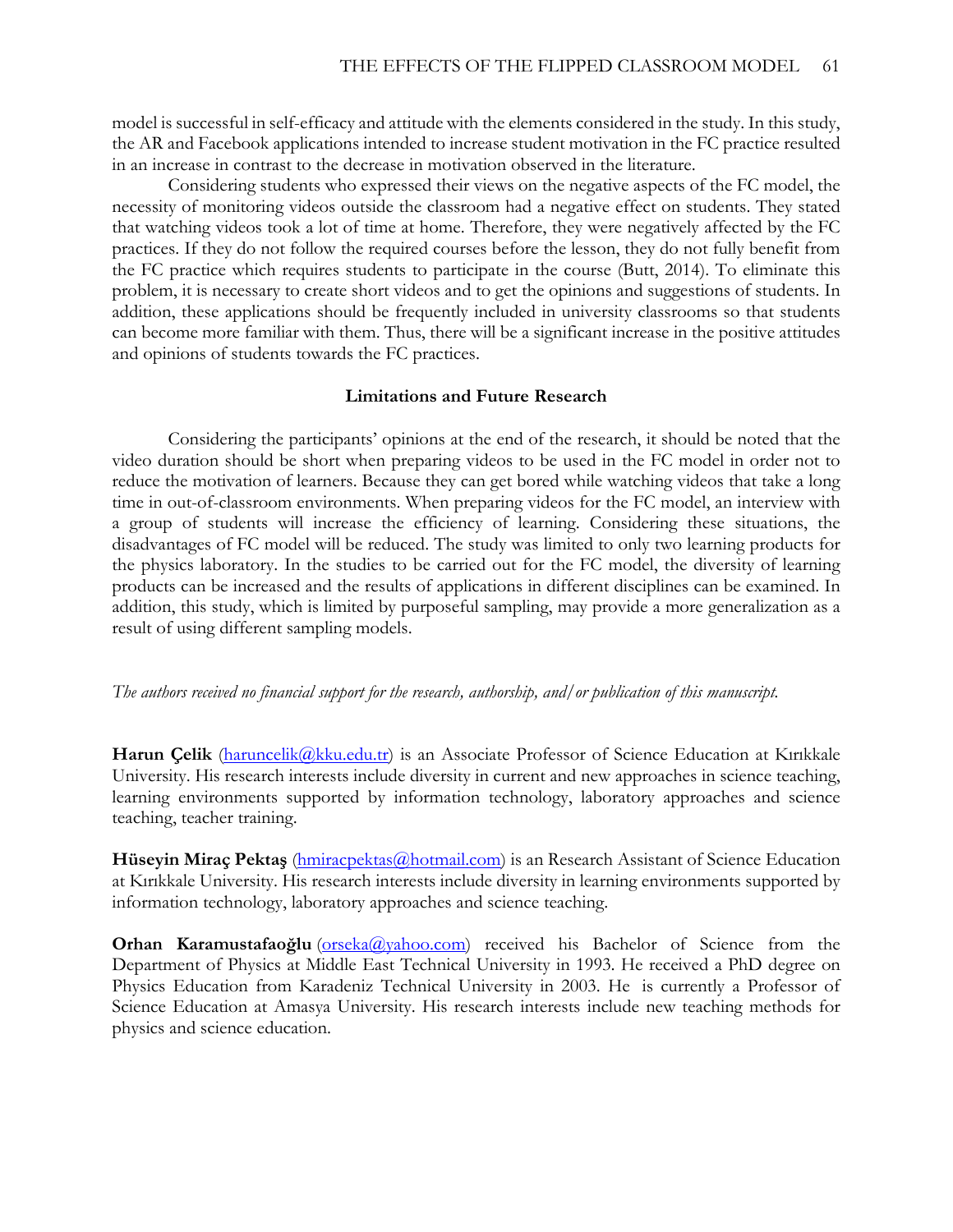### **References**

- Abeysekera, L., & Dawson, P. (2015). Motivation and Cognitive Load in the Flipped Classroom: Definition, Rationale and a Call for Research. *Higher Education Research & Development*, 34(1), 1–14. [https://doi.org/10.1080/07294360.2014.934336.](https://doi.org/10.1080/07294360.2014.934336)
- Akbaş, O., & Pektaş, H. M. (2011, December). The effects of using an interactive whiteboard on the academic achievement of university students. *In Asia-Pacific Forum on Science Learning and Teaching, 12*(2), 1-19.
- Akçayır, M., Akçayır, G, Pektaş, H.M. & Ocak, M.A. (2016). Augmented reality in science laboratories: The effects of augmented reality on university students' laboratory skills and attitudes toward science laboratories, Computers in Human Behavior, 57, 334–342.
- Akı, F. N., & Gürel, Z. (2016). Freshman year computer engineering students' experiences for flipped physics lab class: An action research. In: *AIP Conference Proceedings: Turkish Physical Society 32nd International Physics Congress (TPS32),* Bodrum, Turkey, 6-9 September 2016, pp. 070001. Turkey: AIP Publishing.<https://doi.org/10.1063/1.4976422>
- [Álvarez,](https://search.proquest.com/indexinglinkhandler/sng/au/$c1lvarez,+Brenda/$N?accountid=16369) B. (2012). Flipping the classroom: Homework in class, lessons at home. *Education Digest, 77*(8), 18–21. <https://search.proquest.com/docview/1008666019?accountid=16369> Accessed 09 January 2019.
- Aşıksoy, G., & Özdamlı, F. (2016). Flipped Classroom adapted to the ARCS Model of Motivation and applied to a Physics Course. *Eurasia Journal of Mathematics, Science & Technology Education*, *12*(6), 1589–1603. <https://doi.org/10.12973/eurasia.2016.1251a>
- Awidi, I. T., & Paynter, M. (2019). The impact of a flipped classroom approach on student learning experience. *Computers & Education*, *128*, 269-283. <https://doi.org/10.1016/j.compedu.2018.09.013>
- Baepler, P., Walker, J. D., & Driessen, M. (2014). It's not about seat time: Blending, flipping, and efficiency in active learning classrooms. *Computers & Education*, 78, 227-236. <https://doi.org/10.1016/j.compedu.2014.06.006>
- Bandura, A. (1994). Self efficacy. In V. S. Ramachaudran (ed). *Encylopedia of human behavior.* New York, pp. 71-81.http://www.uky.edu/~eushe2/Bandura/BanEncy.html#top. Accessed 08 January 2019.
- Bandura, A. (1977). Self-efficacy: Toward a unifying theory of behavioral change. *Psychological Review, 84*, 191–215. [https://psycnet.apa.org/record/1977-25733-001.](https://psycnet.apa.org/record/1977-25733-001) Accessed 08 January 2019.
- Bedi, J. (2018). *A review of students' perceptions, engagement, and academic achievement in the flipped classroom*. Master thesis, University of Victoria, Canada.

[https://dspace.library.uvic.ca//handle/1828/9233.](https://dspace.library.uvic.ca/handle/1828/9233) Accessed 09 January 2019.

- Bergmann, J., & Sams, A. (2012). *Flip Your Classroom. Reach Every Student in Every Class Every Day*. Washington, DC: International Society for Technology in Education.
- Berrett, D. (2012). How 'flipping'the classroom can improve the traditional lecture. *The Chronicle of Higher Education*, *12*(19), 1-14. [https://www.chronicle.com/article/How-Flipping-the-](https://www.chronicle.com/article/How-Flipping-the-Classroom/130857)[Classroom/130857.](https://www.chronicle.com/article/How-Flipping-the-Classroom/130857) Accessed 08 January 2019.
- Blair, E., Maharaj, C., & Primus, S. (2016). Performance and perception in the flipped classroom. *Education & Information Technologies, 21*, 1465–1482. [https://doi.org/10.1007/s10639-015-](https://doi.org/10.1007/s10639-015-9393-5) [9393-5](https://doi.org/10.1007/s10639-015-9393-5)
- Bosch, T. E. (2009). Using online social networking for teaching and learning: Facebook use at the University of Cape Town. *Communicatio: South African Journal for Communication Theory and Research*, *35*(2), 185-200. <https://doi.org/10.1080/02500160903250648>
- Boyd, D. M., & Ellison, N. B. (2007). Social network sites: Definition, history, and scholarship. *Journal of computer‐mediated Communication*, *13*(1), 210-230. <https://doi.org/10.1111/j.1083-6101.2007.00393.x>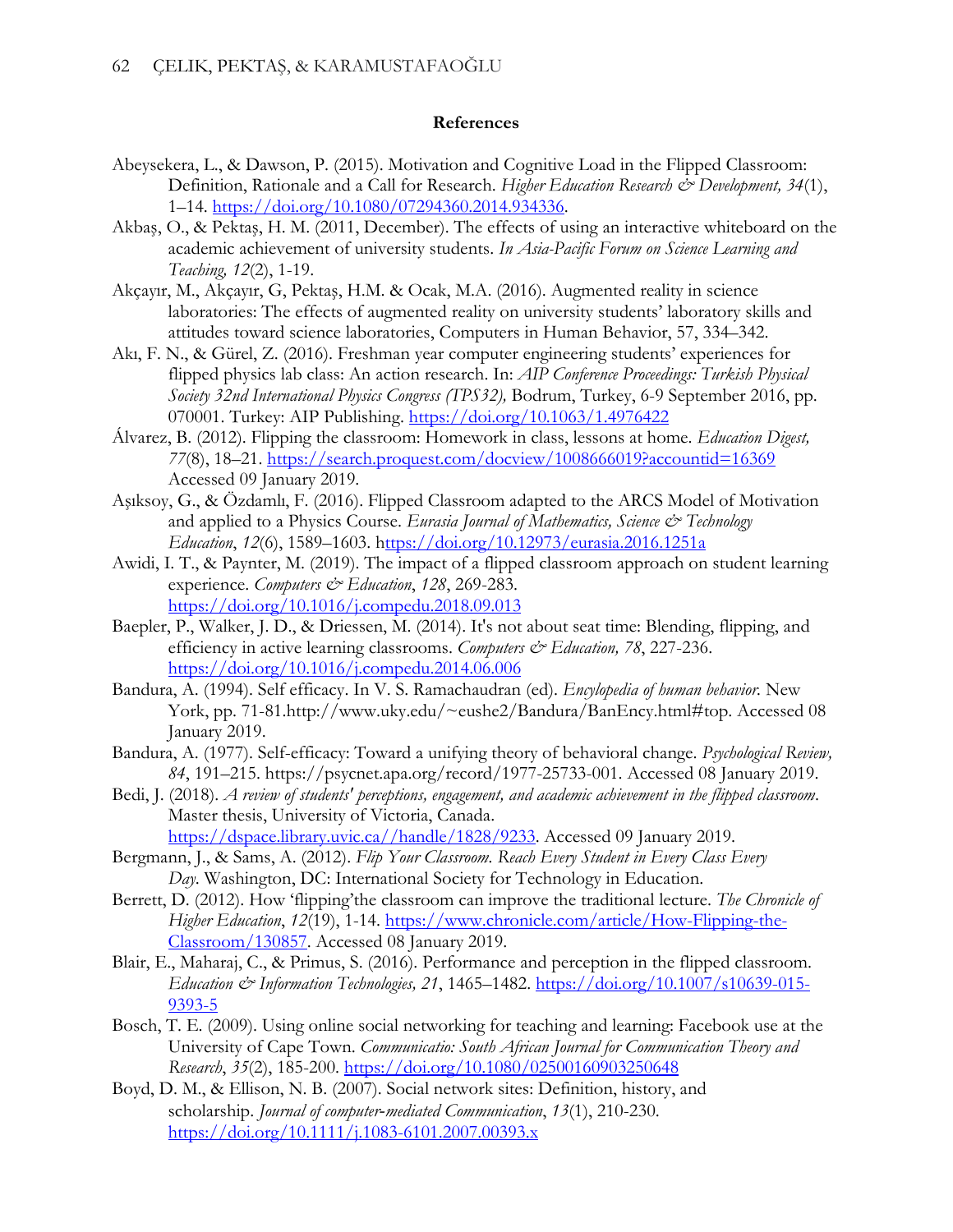- Böyük, U., Demir, S., & Erol, M. (2010). Fen ve teknoloji dersi öğretmenlerinin laboratuvar çalışmalarına yönelik yeterlik görüşlerinin farklı değişkenlere göre incelenmesi [Analyzing the proficiency views of science and technology teachers on laboratory studies in terms of different varriables]. *Turkish Science-Research Foundation, 3*(4), 342-349. [https://dergipark.org.tr/en/download/article-file/799639.](https://dergipark.org.tr/en/download/article-file/799639) Accessed 08 January 2019.
- Brewer, R., & Movahedazarhouligh, S. (2018). Successful stories and conflicts: A literature review on the effectiveness of flipped learning in higher education. *Journal of Computer Assisted Learning*, *34*(4), 409-416. https://doi.org/10.1111/jcal.12250.
- Burden, K., & Kearney, M. (2016). Future scenarios for mobile science learning. *Research in Science Education, 46*(2), 287-308. https://doi.org/10.1007/s11165-016-9514-1.
- Burke, A. S., & Fedorek, B. (2017). Does "flipping" promote engagement? A comparison of a traditional, online, and flipped class. *Active Learning in Higher Education, 18*(1), 11-24. <https://doi.org/10.1177/1469787417693487>
- Butt, A. (2014). Student views on the use of a flipped classroom approach: Evidence from Australia. *Business Education & Accreditation*, *6(*1), 33-43. [http://www.theibfr2.com/RePEc/ibf/beaccr/bea-v6n1-2014/BEA-V6N1-](http://www.theibfr2.com/RePEc/ibf/beaccr/bea-v6n1-2014/BEA-V6N1-2014.pdf#page=35)  $2014.$ pdf#page=35. Accessed 08 January 2019.
- Carmines, E. G., & Zeller, R. A. (1982). *Reliability and validity assessment.* Beverly Hills: Sage Publications.
- Çelik, H., & Pektaş, H. M. (2017). Graphic comprehension and interpretation skills of preservice teachers with different learning approaches in a technology-aided learning environment. *International Journal of Science and Mathematics Education, 15*(1), 1-17. <https://doi.org/10.1007/s10763-015-9667-9>
- Chambers, S. K., & Andre, T. (1997). Gender, prior knowledge, interest, and experience in electricity and conceptual change text manipulations in learning about direct current. *Journal of Research in Science Teaching: The Official Journal of the National Association for Research in Science Teaching*, *34*(2), 107-123. [https://doi.org/10.1002/\(SICI\)1098-2736\(199702\)34:2<107::AID-](https://doi.org/10.1002/(SICI)1098-2736(199702)34:2%3C107::AID-TEA2%3E3.0.CO;2-X)[TEA2>3.0.CO;2-X](https://doi.org/10.1002/(SICI)1098-2736(199702)34:2%3C107::AID-TEA2%3E3.0.CO;2-X)
- Chao, C. Y., Chen, Y. T., & Chuang, K. Y. (2015). Exploring students' learning attitude and achievement in flipped learning supported computer aided design curriculum: A study in high school engineering education. *Computer Applications in Engineering Education, 23*(4), 514- 526.<https://doi.org/10.1002/cae.21622>
- Chen, G. D., Chang, C. K., & Wang, C. Y. (2008). Ubiquitous Learning Website: Scaffold Learners by Mobile Devices with Informationaware Technologies. *Computers & Education*, 50(1), 77-90.<https://doi.org/10.1016/j.compedu.2006.03.004>
- Chen, Y., Wang, Y., & Chen, N. S. (2014). Is FLIP enough? Or should we use the FLIPPED model instead? *Computers & Education, 79*, 16-27.<https://doi.org/10.1016/j.compedu.2014.07.004>
- Chuang, H.H, Weng, C. Y., & Chen, C.H. (2016). Which students benefit most from a flipped classroom approach to language learning? *British Journal of Educational Technology, 49*(1), 56-68. <https://doi.org/10.1111/bjet.12530>
- Churchill, D., & Hedberg, J. (2008). Learning object design considerations for small-screen handheld devices. *Computers & Education, 50* (3), 881–893. <https://doi.org/10.1016/j.compedu.2006.09.004>
- Cohen, J. (1988). *Statistical power analysis fort he behavioral sciences* (2nd ed.). Hillsdale, NJ: Erlbaum.
- Creswell, J. W. 2003. *Qualitative, Quantitative and Mixed Methods Approaches*. Thousand Oaks, CA: Sage Publications.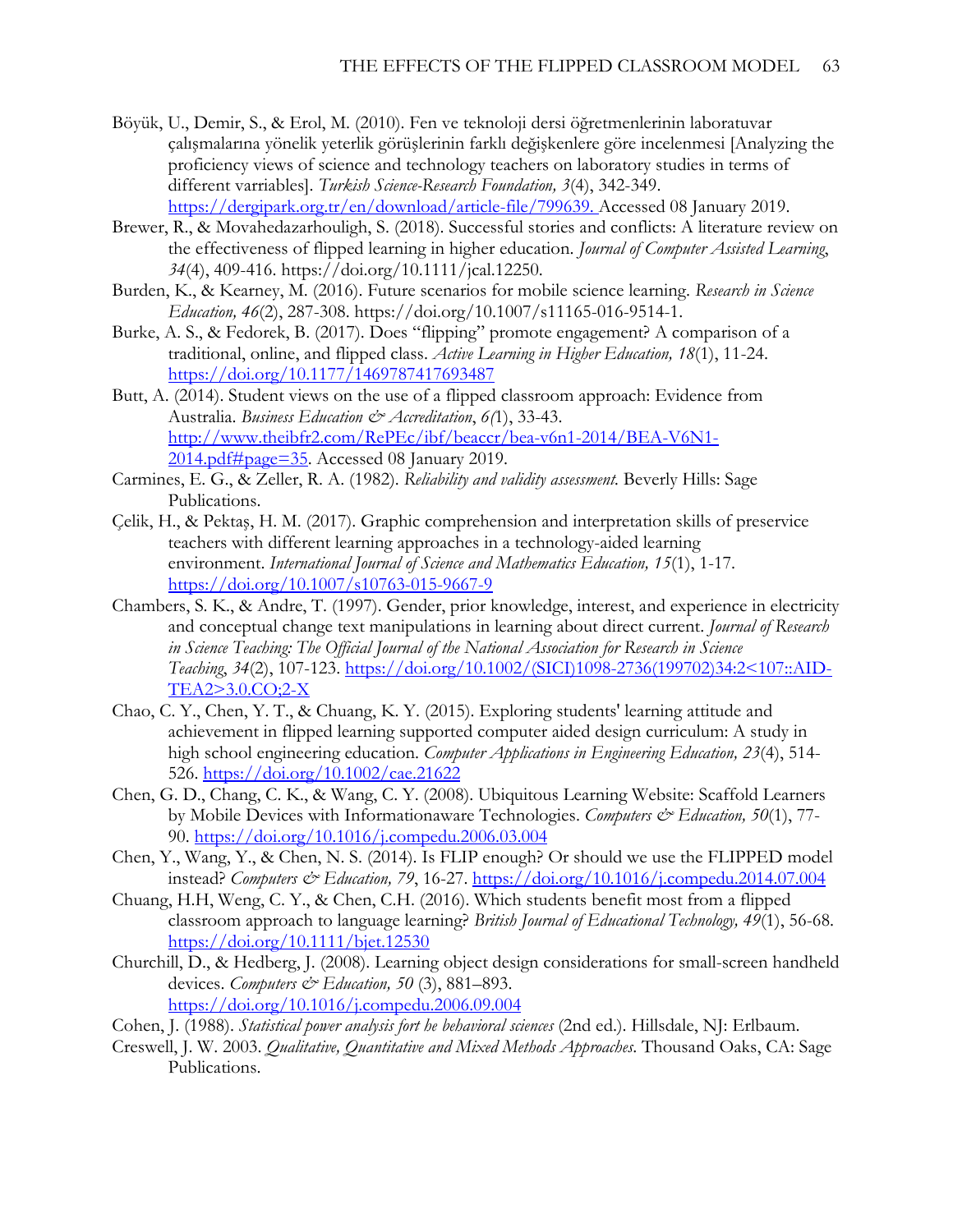- Çepni, S., Kaya, A., & Küçük, M. (2005). Fizik öğretmenlerinin laboratuvarlara yönelik hizmet içi ihtiyaçlarının belirlenmesi [Determining the physics teachers' in-service needs for laboratories]. *J. Turkish Educ. Sci, 3*(2), 181-196. [http://dergipark.gov.tr/tebd/issue/26124/275193.](http://dergipark.gov.tr/tebd/issue/26124/275193) Accessed 06 January 2019.
- Davies, R. S., Dean, D. L., & Ball, N. (2013). Flipping the classroom and instructional technology integration in a college-level information systems spreadsheet course. *Education Tech Research Dev, 61*, 563–580.<https://doi.org/10.1007/s11423-013-9305-6>
- Deslauriers, L., Schelew, E., & Wieman, C. (2011). Improved learning in a large-enrollment physics class. *Science, 332*(6031), 862-864.<https://doi.org/10.1126/science.1201783>
- Er, E., Kopcha, T. J., Orey, M., Dustman, W. (2015). Exploring College Students' Online Help-Seeking Behavior in a Flipped Classroom with a Web-Based Help-Seeking Tool. *Australasian Journal of Educational Technology, 31*(5), 537-555.
- Fidalgo-Blanco, A., Martinez-Nuñez, M., Borrás-Gene, O., & Sanchez-Medina, J. J. (2017). Micro flip teaching- an innovative model to promote the active involvement of students. *Computers in Human Behavior, 72*, 713–723.<https://doi.org/10.1016/j.chb.2016.07.060>
- Field, A. (2000). *Discovering Statistics Using SPSS for Windows*. London: Thousand Oaks.
- Findlay-Thompson, S., & Mombourquette, P. (2014). Evaluation of a Flipped Classroom in an Undergraduate Business Course. *Business Education & Accreditation*, 6(1), 63-71. [https://ssrn.com/abstract=2331035.](https://ssrn.com/abstract=2331035) Accessed 06 January 2019.
- Gaughan, J. E. (2014). The flipped classroom in world history. *The History Teacher*, *47*(2), 221-244. [https://www.jstor.org/stable/43264225?seq=1#metadata\\_info\\_tab\\_contents.](https://www.jstor.org/stable/43264225?seq=1#metadata_info_tab_contents) Accessed 06 January 2019.
- Gutwill-Wise J. P. (2001). The impact of active and context-based learning in introductory chemistry courses: an early evaluation of the modular approach. *J. Chem. Educ., 78*, 684–690. <https://doi.org/10.1021/ed078p684>
- Gençer, B.G. (2015). *A case study towards the implementation of the flipped classroom model in the schools*. Master Thesis. Bahçeşehir University, İstanbul.
- Gómez-Tejedor, J. A., Vidaurre, A., Tort-Ausina, I., Molina-Mateo, J., Serrano, M. A., Meseguer-Dueñas, J. M., ... & Riera, J. (2020). Effectiveness of flip teaching on engineering students' performance in the physics lab. *Computers & Education*, 144, 103708. <https://doi.org/10.1016/j.compedu.2019.103708>
- Haak, D. C., HilleRisLambers, J., Pitre, E., & Freeman, S. (2011). Increased structure and active learning reduce the achievement gap in introductory Biology *Science*, *332*(6034), 1213-1216. <https://doi.org/10.1126/science.1204820>
- Hao, Y. (2016). Exploring undergraduates' perspectives and flipped learning readiness in their flipped classrooms. *Computers in Human Behavior, 59*, 82–92. <https://doi.org/10.1016/j.chb.2016.01.032>
- Hao, Y., & Lee, K. S. (2016). Teaching in flipped classrooms: Exploring pre-service teachers' concerns. *Computers in Human Behavior, 57,* 250–260. [https://doi.org/10.1016/j.chb.2015.12.022.](https://doi.org/10.1016/j.chb.2015.12.022)
- Heijstra, T. M., & Sigurðardóttir, M. S. (2018). The flipped classroom: Does viewing the recordings matter? *Active Learning in Higher Education, 19(3)*, 211-223. <https://doi.org/10.1177/1469787417723217>
- Herreid, C.F., & Schiller, N.A. (2013). Case studies and the flipped classroom. *Journal of College Science Teaching, 42*(5), 62-66. ttps://www.jstor.org/stable/43631584. Accessed 06 January 2019.
- Hwang, G. J., Lai, C. L., & Wang, S. Y. (2015). Seamless flipped learning: a mobile technology enhanced flipped classroom with effective learning strategies. *Journal of Computers in Education, 2*(4), 449–473. https://doi.org/10.1007/s40692-015-0043-0.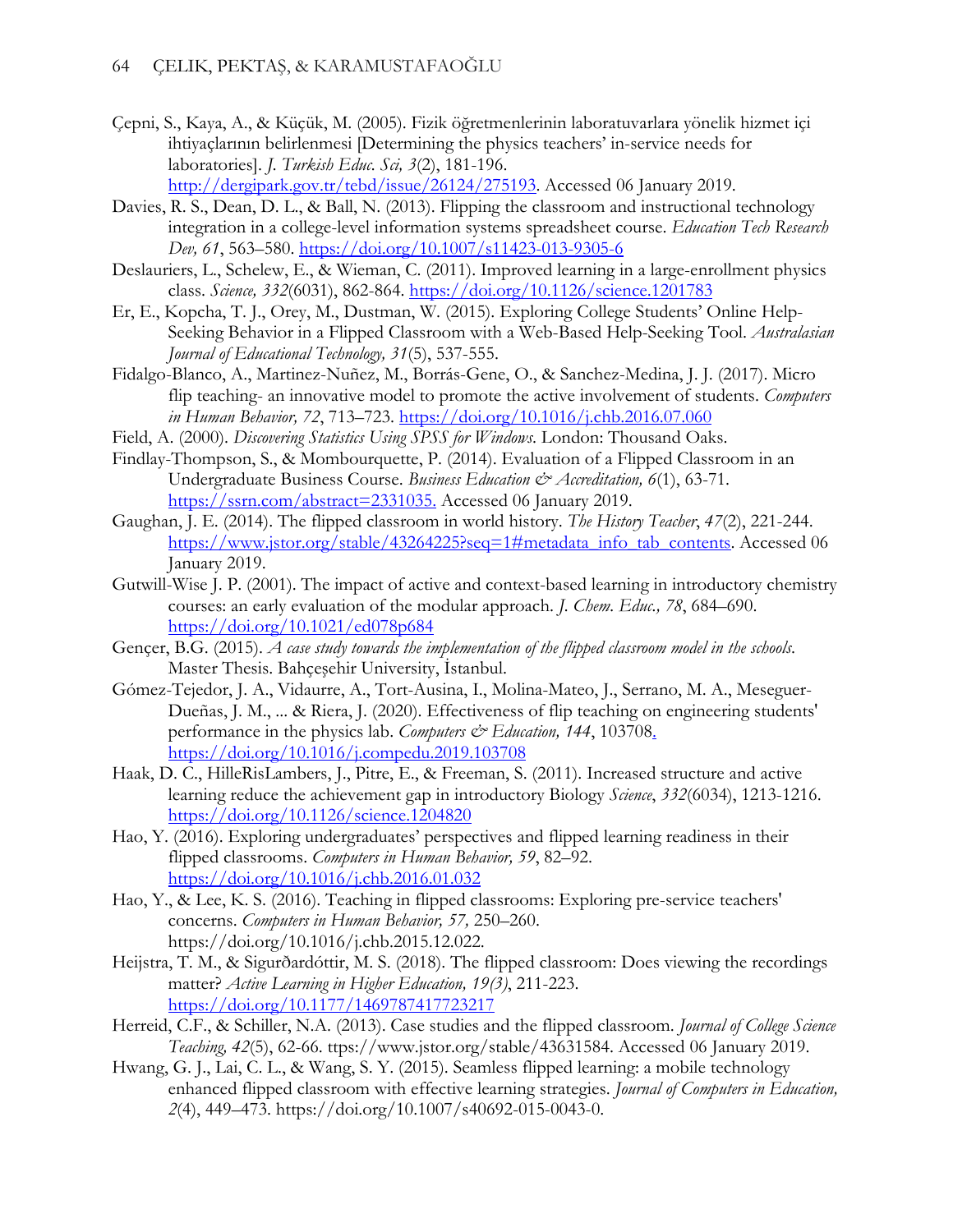- Jensen, J. L., Kummer, T. A., & Godoy, P. D. D. M. (2015). Improvements from a flipped classroom may simply be the fruits of active learning. *CBE—Life Sciences Education, 14*, 1-12. <https://doi.org/10.1187/10.1187/cbe.14-08-0129>
- Jones, V., & Jo, J. H. (2004). Ubiquitous learning environment: An adaptive teaching system using ubiquitous technology. In: *Beyond the comfort zone: Proceedings of the 21st ASCILITE Conference* (eds R Atkinson, C McBeath, D Jonas-Dwyer and R Phillips), Perth, Western Australia, 5-8 December 2004, pp. 468-474, Perth: ASCILITE. [https://www.ascilite.org/conferences/perth04/procs/jones.html. Accessed 06 January](https://www.ascilite.org/conferences/perth04/procs/jones.html.%20Accessed%2006%20January%202019)  [2019.](https://www.ascilite.org/conferences/perth04/procs/jones.html.%20Accessed%2006%20January%202019)
- Kaid, L. L., & Wadsworth, A. J. (1989). Content analysis. In: Emmert P and Barker LL (eds) *Measurement of Communication Behavior*. New York: Longman, pp. 197–217.
- Karabulut-Ilgu, A., Jaramillo Cherrez, N., & Hassall, L. (2018). Flipping to engage students: Instructor perspectives on flipping large enrollment courses. *Australasian Journal of Educational Technology, 34*(4), 123-137.<https://doi.org/10.14742/ajet.4036>
- Karamustafaoğlu, O., & Kılıç, M.F. (2018). *A Content Analysis of The Researches In The Framework of Flipped Classroom Model*, 2nd International Symposium on Silk Road Academic Studies (ISSAS), The Book of Full Text p. 342-359, Nevşehir-Turkey.
- King, B.M., & Newmann, F.M. (2001). Building school capacity through professional development: conceptual and empirical considerations. *International Journal of Educational Management, 15* (2), 86-94.<https://doi.org/10.1108/09513540110383818>
- Kirschner, P. A., & Karpinski, A. C. (2010). Facebook® and academic performance. *Computers in Human Behavior*, *26*(6), 1237-1245. <https://doi.org/10.1016/j.chb.2010.03.024>
- Legendre, P. (2005). Species associations: The kendall coefficient of concordance revisited. *Journal of Agricultural, Biological, and Environmental Statistics, 10* (2), 226–245. <https://doi.org/10.1198/108571105X46642>
- Lin, Y. T. (2019). Impacts of a flipped classroom with a smart learning diagnosis system on students' learning performance, perception, and problem solving ability in a software engineering course. *Computers in Human Behavior*, 95, 187- 196. https://doi.org/10.1016/j.chb.2018.11.036.
- Linn, R. L., & Gronlund, N, E. (1995). *Measurement and Assessment in Teaching*, (7th Edition), Prentice-Hall International (UK) Limited, London.
- Luo, H., Yang, T., Xue, J., & Zuo, M. (2018). Impact of student agency on learning performance and learning experience in a flipped classroom. *British Journal of Educational Technology, 50*(2), 819- 831.<https://doi.org/10.1111/bjet.12604>
- Marcum, T. M., & Perry, S. J. (2015). Flips and flops: A new approach to a traditonal law course. *Journal of Legal Studies Education*, *32*(2), 255-286. <https://doi.org/10.1111/jlse.12028>
- McCarthy, J. (2012). International design collaboration and mentoring for tertiary students through Facebook. *Australasian Journal of Educational Technology*, *28*(5), 755-775. <https://doi.org/10.14742/ajet.1383>
- McLean, S., & Attardi, S. M. (2018). Sage or guide? Student perceptions of the role of the instructor in a flipped classroom. *Active Learning in Higher Education.* 1-13. <https://doi.org/10.1177/1469787418793725>
- Miles, M. B., & Huberman, A. M. (1994). *Qualitative data analysis: An expanded sourcebook*. Thousand Oaks. CA: Sage Publications.
- Missildine, K., Fountain, R., Summers, L., & Gosselin, K. (2013). Flipping the classroom to improve student performance and satisfaction. *Journal of Nursing Education, 52*(10), 597–599. [https://doi.org/10.3928/01484834-20130919-03.](https://doi.org/10.3928/01484834-20130919-03)
- Moffett, J. (2015). Twelve tips for "flipping" the classroom. *Medical Teacher, 37*(4), 331–336. <https://doi.org/10.3109/0142159X.2014.943710>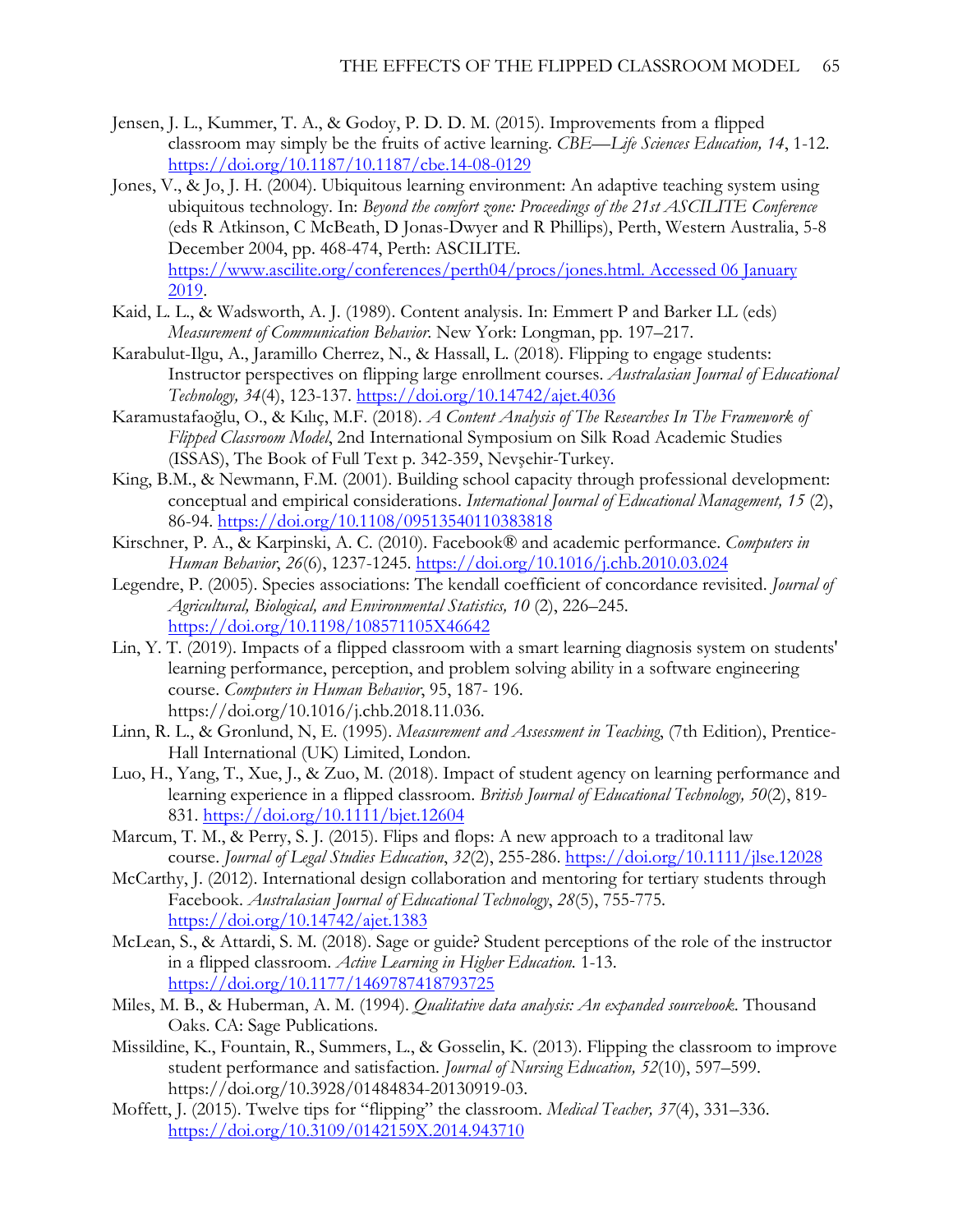- Nicol, A. A., Owens, S. M., Le Coze, S. S., MacIntyre, A., & Eastwood, C. (2018). Comparison of high-technology active learning and low-technology active learning classrooms. *Active Learning in Higher Education, 19*(3), 253-265. [https://doi.org/10.1177/1469787417731176](https://doi.org/10.1177%2F1469787417731176)
- Nuhoğlu, H., & Yalçın, N. (2004). Fizik laboratuvarına yönelik bir tutum ölçeğinin geliştirilmesi ve öğretmen adaylarının fizik laboratuvarına yönelik tutumlarının değerlendirilmesi [The development of attitude scale for physics laboratory and the assessment of pre-service teachers' attitudes towards physics laboratory]. *Gazi University Kırşehir Faculty of Education Journal, 5*(2), 317-327. [http://dergipark.gov.tr/download/article-file/15758.](http://dergipark.gov.tr/download/article-file/15758) Accessed 06 January 2019.
- O'Flaherty, J., & Phillips, C. (2015). The use of flipped classrooms in higher education: A scoping review. *The İnternet and Higher Education*, *25*, 85-95. <https://doi.org/10.1016/j.iheduc.2015.02.002>
- Olakanmi, E. E. (2017). The effects of a flipped classroom model of instruction on students' performance and attitudes towards chemistry. *Journal of Science Education and Technology*, *26*(1), 127-137. <https://doi.org/10.1007/s10956-016-9657-x>
- Osborne, J., Simon, S., & Collins, S. (2003). Attitudes towards science: A review of the literature and its implications. *International Journal of Science Education*, *25*(9), 1049-1079. [https://doi.org/10.1080/0950069032000032199.](https://doi.org/10.1080/0950069032000032199)
- Owens, D. C., Sadler, T. D., Barlow, A. T., & Smith-Walters, C. (2017). Student motivation from and resistance to active learning rooted in essential science practices. *Research in Science Education*, 1-25.<https://doi.org/10.1007/s11165-017-9688-1>
- Özmen, H. & Karamustafaoğlu, O. (2019). *Eğitimde Araştırma Yöntemleri* [Research Methods in Education], Ankara: Pegem Publishing.
- Pajares, F. (1996). Self-efficacy beliefs in academic settings. *Review of Educational Research, 66*,543–578. [https://doi.org/10.3102/00346543066004543](https://doi.org/10.3102%2F00346543066004543)
- Palic, G., & Pirasa, N. (2012). A study of pre-service teachers' tendency for imprudent behaviour and physics laboratory attitudes. *Procedia-Social and Behavioral Sciences*, *47*, 823-828. [https://core.ac.uk/download/pdf/82161005.pdf.](https://core.ac.uk/download/pdf/82161005.pdf) Accessed 06 January 2019.
- Patton, M. Q. (2002). *Qualitative research & evaluation methods*, 3<sup>rd</sup> ed, Thousand Oaks. CA: Sage Publications.
- Potter, W., J., & Levine-Donnerstein, D. (1999). Rethinking validity and reliability in content analysis. *Journal of Applied Communication Research*, 27, 258–284. <https://doi.org/10.1080/009098899096559>
- Presti, C. R. (2016). The flipped learning approach in nursing education: A literature review. *Journal of Nursing Education, 55*(5), 252-257.<https://doi.org/10.3928/01484834-20160414-03>
- Rambe, P. (2012). Critical discourse analysis of collaborative engagement in Facebook postings. *Australasian Journal of Educational Technology*, *28*(2), 295-314. <https://doi.org/10.14742/ajet.875>
- Sams, A., & Bergmann, J. (2013). Flip your students' learning. *Educational Leadership, 70*(6), 16–20. [http://www.ascd.org/publications/educational-leadership/mar13/vol70/num06/Flip-](http://www.ascd.org/publications/educational-leadership/mar13/vol70/num06/Flip-Your-Students)[Your-Students'-Learning.aspx.](http://www.ascd.org/publications/educational-leadership/mar13/vol70/num06/Flip-Your-Students) Accessed 06 January 2019.
- Samuel, L.M. (2019). Flipped pedagogy and student evaluations of teaching. *Active Learning in Higher Education*.<https://doi.org/10.1177/1469787419855188>
- Schultz, D., Duffield, S., Rasmussen, S. C., & Wageman, J. (2014). Effects of the flipped classroom model on student performance for advanced placement high school chemistry students. *Journal of Chemical Education, 91*(9), 1334-1339.<https://doi.org/10.1021/ed400868x>
- Şencan, H. (2005). *Sosyal ve davranışsal ölçümlerde güvenirlik ve geçerlik* [Reliability and validity in social and behavioral measurements], Ankara: Seçkin Publishing.